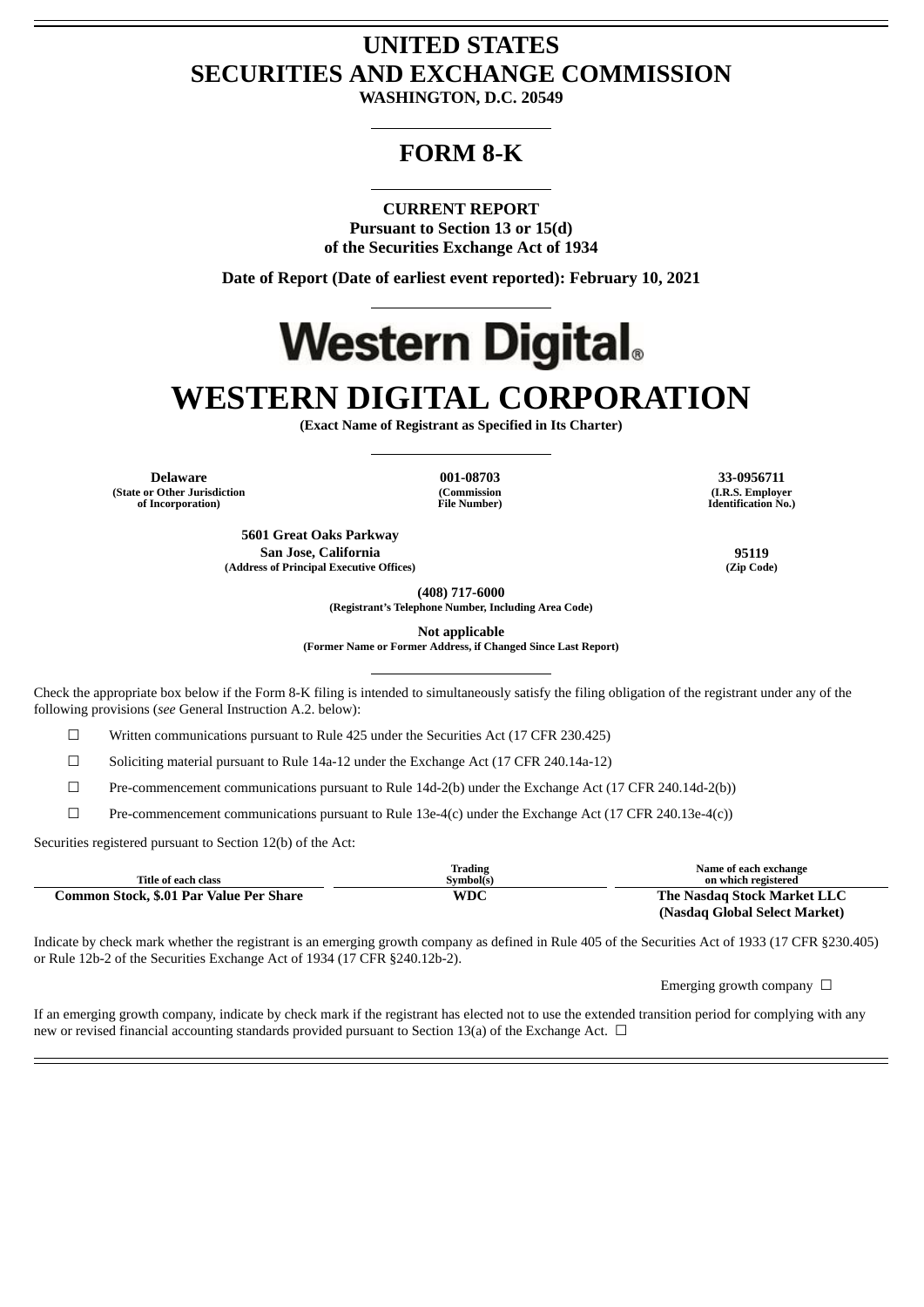#### **Item 5.03 Amendments to Articles of Incorporation or Bylaws; Change in Fiscal Year.**

On February 10, 2021, the Board of Directors of Western Digital Corporation (the "Company") approved amendments to the Company's Amended and Restated By-laws (the "By-laws"). The By-laws became effective immediately upon their adoption. In addition to minor ministerial and conforming changes, these amendments principally provide for the following:

- revisions to the advance notice provisions in Sections 2.11 of the By-laws to clarify that the number of nominees a stockholder may nominate for election at a stockholders' meeting cannot exceed the number of directors to be elected and require each nominee to state his or her current intent to serve as a director for the full term for which the nominee is standing for election;
- revisions to various provisions of the By-laws, including Sections 2.04, 3.09 and 4.03, to permit electronic notices in accordance with recent amendments to the Delaware General Corporation Law;
- revisions to Sections 2.07 and 3.11 of the By-laws to clarify the expanded flexibility for electronic delivery of proxies and written consents in accordance with recent amendments to the Delaware General Corporation Law, and the addition of a new Section 8.08 to clarify and permit the use of electronic signatures for consents, agreements, certificates or other instruments executed on behalf of the Company;
- updates to Section 3.17 to conform the rights of inspection of a director to the provisions of Section 220(d) of the Delaware General Corporation Law;
- revisions to Article IV to clarify the Company's required officer positions;
- revisions to Section 6.01 to permit any two authorized officers (rather than specified combinations of officers) to sign stock certificates on behalf of the Company; and
- the addition of a new Section 8.07, which provides that unless the Company consents in writing to the selection of an alternative forum, (i) the Court of Chancery of the State of Delaware shall be the sole and exclusive forum for certain intracorporate matters, including derivative actions, claims involving a breach of fiduciary duty by a director, officer, employee or stockholder of the Company to the Company or its stockholders, actions asserting claims under the Delaware General Corporation Law, the Certificate of Incorporation or the By-laws and actions asserting claims governed by the internal affairs doctrine, and (ii) the federal district courts of the United States shall be the exclusive forum for the resolution of any complaint asserting a cause of action under the Securities Act of 1933, as amended.

The foregoing description of the amendments to the By-laws is qualified in its entirety by reference to the By-laws, which are attached hereto as Exhibit 3.1 and are incorporated herein by reference.

#### **Item 9.01 Financial Statements and Exhibits.**

#### (d) Exhibits

- 3.1 Western Digital [Corporation](#page-3-0) Amended and Restated By-laws
- 104 Cover Page Interactive Data File (embedded within the Inline XBRL document)

 $\overline{2}$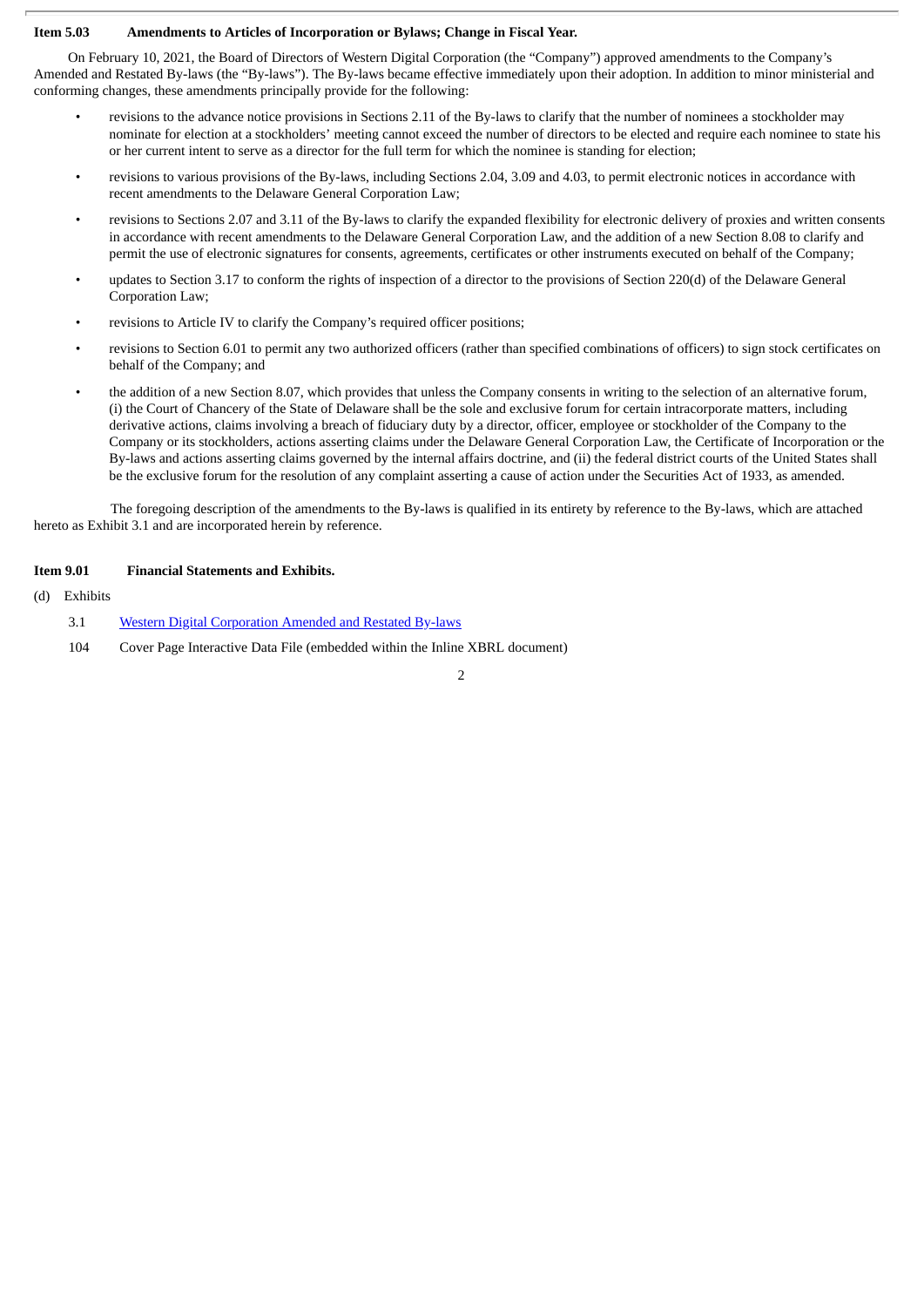#### **SIGNATURE**

Pursuant to the requirements of the Securities Exchange Act of 1934, the Registrant has duly caused this report to be signed on its behalf by the undersigned, thereunto duly authorized.

#### **Western Digital Corporation** *(Registrant)*

By:

/s/ Michael C. Ray

Executive Vice President, Chief Legal Officer and Secretary

Date: February 12, 2021 Michael C. Ray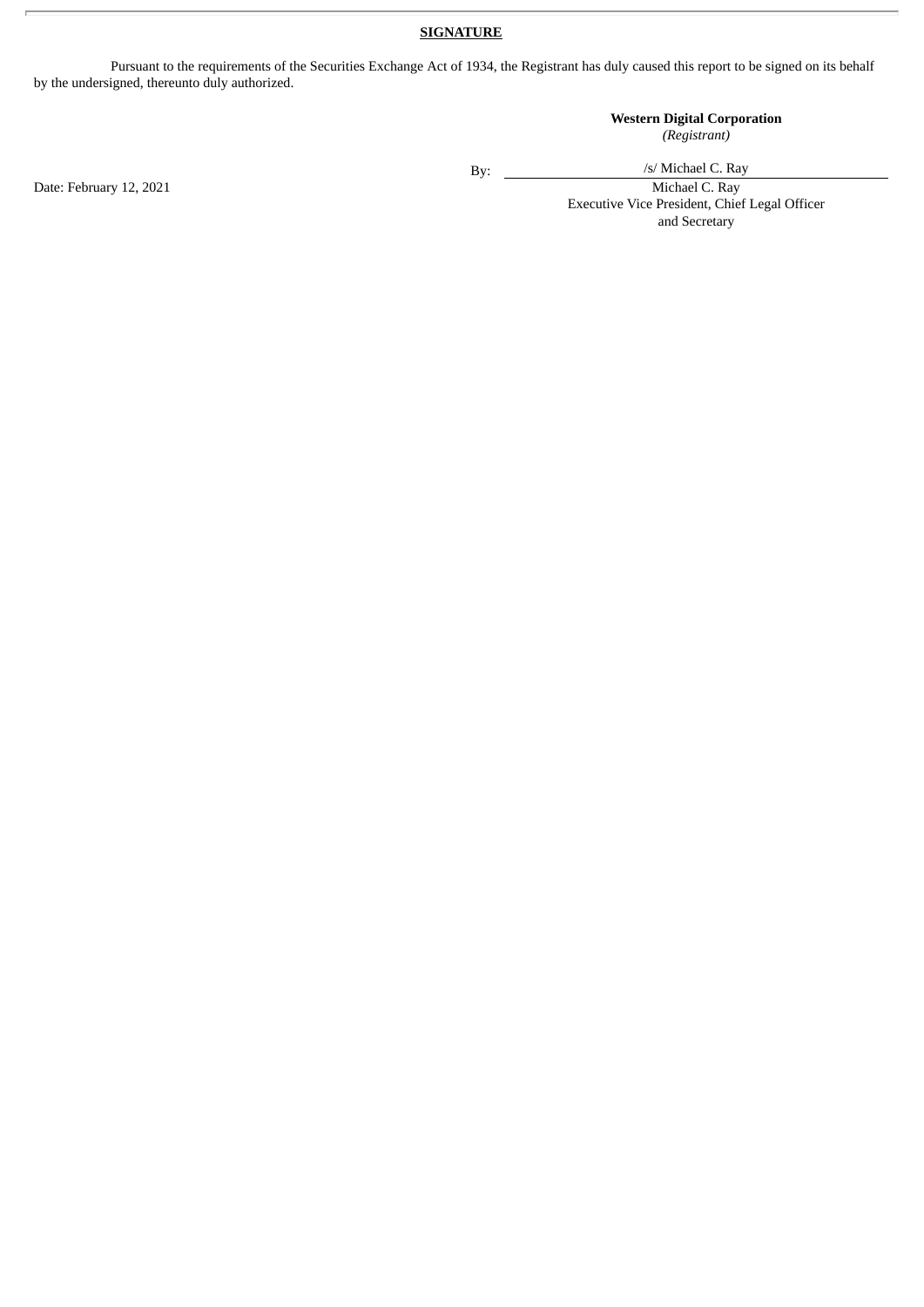#### **WESTERN DIGITAL CORPORATION (a Delaware corporation)**

#### **AMENDED AND RESTATED BY-LAWS**

#### **(As Adopted on February 10, 2021)**

#### **ARTICLE I Offices**

<span id="page-3-0"></span>**1.01** *Registered Office.* The registered office of Western Digital Corporation (this "Corporation") in the State of Delaware shall be at 251 Little Falls Drive, Wilmington, County of New Castle, and the name of the registered agent in charge thereof shall be Corporation Service Company.

**1.02** *Principal Office.* The principal office for the transaction of the business of this Corporation shall be 5601 Great Oaks Parkway, City of San Jose, County of Santa Clara, State of California. The Board of Directors (the "Board") is hereby granted full power and authority to change said principal office from one location to another.

**1.03** *Other Offices.* This Corporation may also have such other offices at such other places, either within or without the State of Delaware, as the Board may from time to time determine or as the business of this Corporation may require.

#### **ARTICLE II Meetings Of Stockholders**

**2.01** *Annual Meetings.* If required by applicable law, annual meetings of the stockholders of this Corporation shall be held for the purpose of electing directors and for the transaction of such proper business as may come before such meetings.

**2.02** *Special Meetings.* Special meetings of the stockholders may be called at any time by the Board, the Chairman of the Board or the Chief Executive Officer.

**2.03** *Place of Meetings.* All meetings of the stockholders shall be held at such time, date and place, if any, within or without the State of Delaware, as shall be designated from time to time by the Board and stated in the notice of the meeting or in a duly executed waiver of notice thereof. This Corporation may postpone, reschedule or cancel any meeting of stockholders previously scheduled by the Board.

**2.04** *Notice of Meetings.* Whenever stockholders are required or permitted to take any action at a meeting, a notice of the meeting in the form of a writing or electronic transmission shall be given that shall state the place, if any, the date and time of the meeting, the means of remote communication, if any, by which stockholders and proxy holders may be deemed to be present in person and vote at such meeting, and, in the case of a special meeting, the purpose or purposes for which the meeting is called. Unless otherwise provided by law, the Certificate of Incorporation or these By-laws, the notice of any meeting shall be given not less than ten (10) nor more than sixty (60) days before the date of the meeting to each stockholder entitled to vote at such meeting.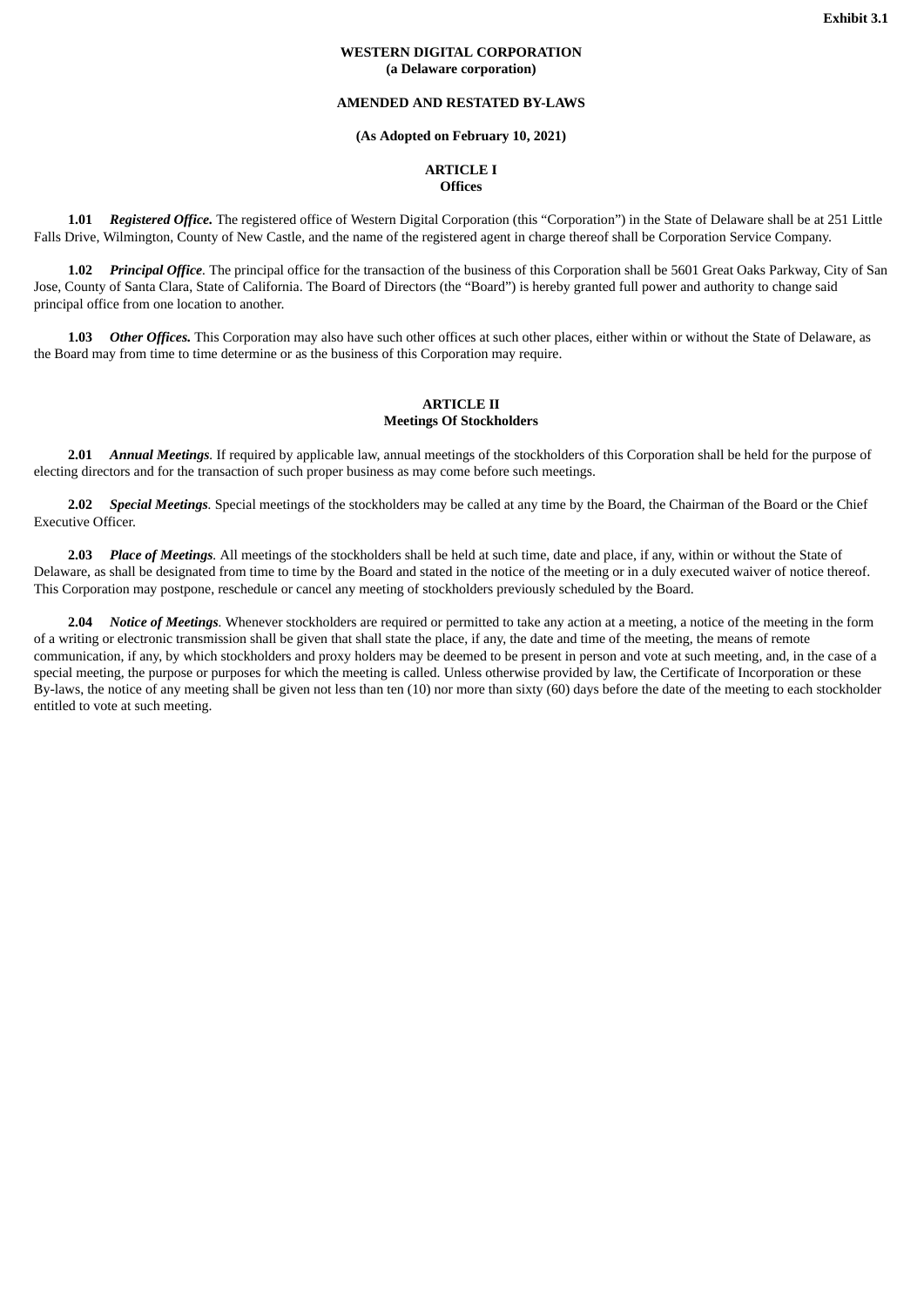Without limiting the manner by which notice otherwise may be given effectively to stockholders, any notice to stockholders given by this Corporation under any provision of the General Corporation Law of the State of Delaware (the "General Corporation Law"), these By-laws or the Certificate of Incorporation may be given in writing directed to the stockholder's mailing address (or by electronic transmission directed to the stockholder's electronic mail address, as applicable) as it appears on the records of this Corporation. Notice shall be given (i) if mailed, when deposited in the United States mail, postage prepaid, (ii) if delivered by courier service, the earlier of when the notice is received or left at the stockholder's address, or (iii) if given by electronic mail, when directed to such stockholder's electronic mail address (unless the stockholder has notified this Corporation in writing or by electronic transmission of an objection to receiving notice by electronic mail or such notice is prohibited by the General Corporation Law to be given by electronic transmission). A notice by electronic mail must include a prominent legend that the communication is an important notice regarding this Corporation. A notice by electronic mail will include any files attached thereto and any information hyperlinked to a website if such electronic mail includes the contact information of an officer or agent of this Corporation who is available to assist with accessing such files or information. Any notice to stockholders given by this Corporation under any provision of the General Corporation Law, these By-laws or the Certificate of Incorporation provided by means of electronic transmission (other than any such notice given by electronic mail) may only be given in a form consented to by such stockholder, and any such notice by such means of electronic transmission shall be deemed to be given as provided by the General Corporation Law. The terms "electronic mail," "electronic mail address," "electronic signature" and "electronic transmission" as used herein shall have the meanings ascribed thereto in the General Corporation Law

**2.05** *Adjournments.* Any meeting of stockholders, annual or special, may be adjourned from time to time for any reason, whether or not a quorum is present, to reconvene at the same or some other place, if any, by either (i) the chairman of the meeting or (ii) a majority in voting power of the shares of this Corporation which are present in person or by proxy and entitled to vote thereon. Notice need not be given of any such adjourned meeting if the time and place, if any, or means of remote communication, if any, by which stockholders and proxy holders may be deemed to be present in person and vote at such adjourned meeting are announced at the meeting at which the adjournment is taken. At the adjourned meeting at which a quorum shall be present or represented, this Corporation may transact any business which might have been transacted at the original meeting. If the adjournment is for more than thirty (30) days, or if after the adjournment a new record date is fixed for the adjourned meeting, notice of the adjourned meeting shall be given to each stockholder of record entitled to vote at the meeting.

**2.06** *Quorum.* Except as otherwise provided by law, the Certificate of Incorporation or these By-laws, at each meeting of stockholders the presence in person or by proxy of the holders of a majority in voting power of the outstanding shares of stock entitled to vote at the meeting shall be necessary and sufficient to constitute a quorum for the transaction of business thereat. In the absence of a quorum, then either (i) the chairman of the meeting or (ii) a majority in voting power of the stockholders present in person or by proxy and entitled to vote thereon, shall have power to adjourn the meeting from time to time in the manner provided in Section 2.05 of these By-laws until a quorum shall be present or represented.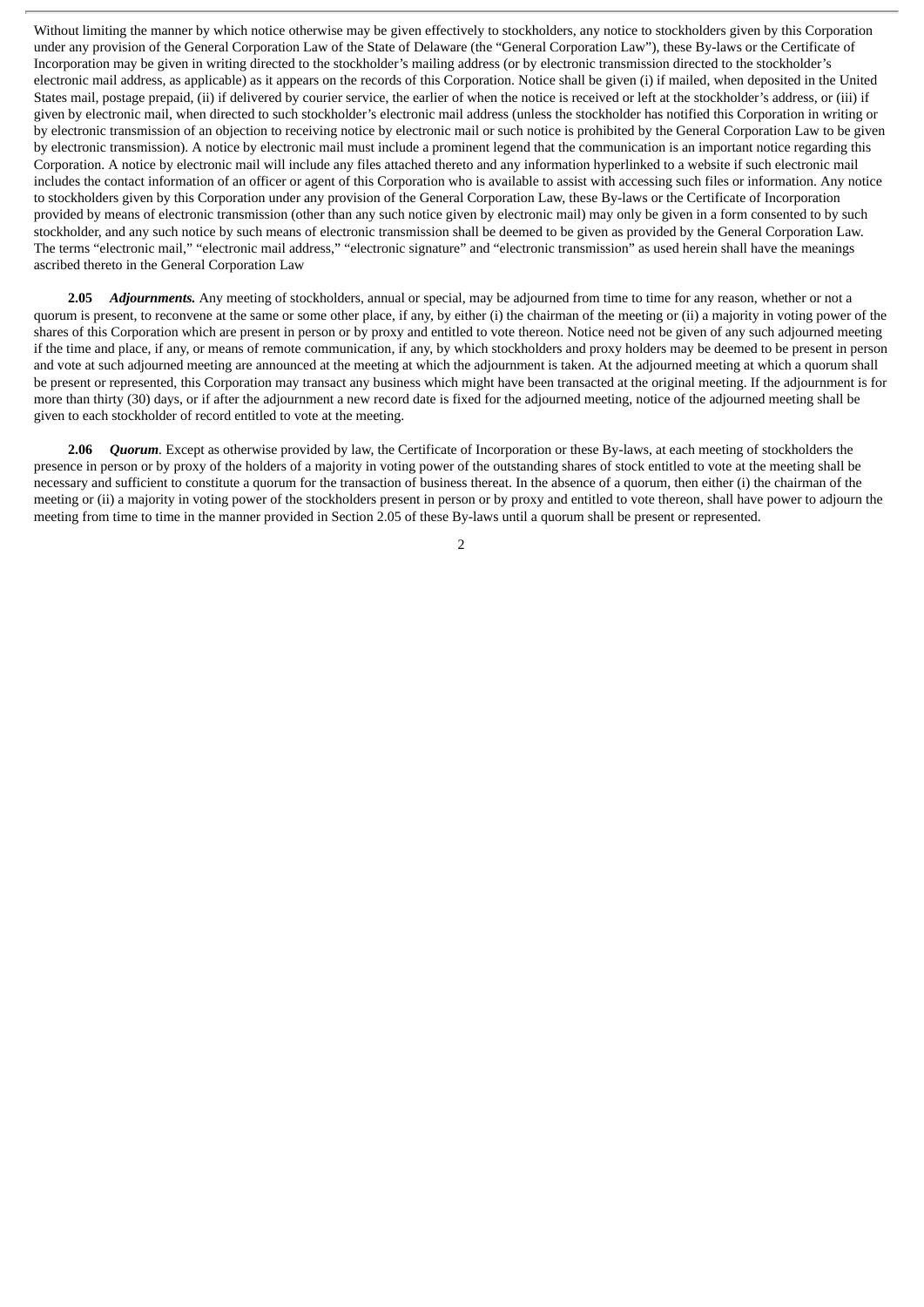#### **2.07** *Voting*.

(a) Except as otherwise provided by or pursuant to the provisions of the Certificate of Incorporation, each stockholder entitled to vote at any meeting of stockholders shall be entitled to one vote for each share of stock held by such stockholder which has voting power upon the matter in question and which shall have been held by and registered in the name of the stockholder on the books of this Corporation on the date fixed pursuant to Section 2.10 of these By-laws as the record date for the determination of stockholders entitled to notice of and to vote at a meeting.

Shares of its own stock belonging to this Corporation or to another corporation, if a majority of the shares entitled to vote in the election of directors of such other corporation is held, directly or indirectly, by this Corporation, shall neither be entitled to vote nor be counted for quorum purposes. Persons holding stock of this Corporation in a fiduciary capacity shall be entitled to vote such stock. Persons whose stock is pledged shall be entitled to vote, unless in the transfer by the pledgor on the books of this Corporation the pledgor shall have expressly empowered the pledgee to vote thereon. Stock having voting power that is held of record in the names of two or more persons, whether fiduciaries, members of a partnership, joint tenants in common, tenants by entirety or otherwise, or with respect to which two or more persons have the same fiduciary relationship, shall be voted in accordance with the provisions of the General Corporation Law.

(c) Any such voting rights may be exercised by the stockholder entitled thereto in person or by the stockholder's proxy; provided, however, that no proxy shall be voted or acted upon after three years from its date unless said proxy shall provide for a longer period. The authorization of a person to act as proxy may be documented, signed and delivered in accordance with Section 116 of the General Corporation Law, provided that such authorization shall set forth, or be delivered with, information enabling this Corporation to determine, the identity of the stockholder granting such authorization. A proxy shall be irrevocable if it states that it is irrevocable and if, and only as long as, it is coupled with an interest sufficient in law to support an irrevocable power. The attendance at any meeting of a stockholder who may theretofore have given a proxy which is not irrevocable shall not have the effect of revoking the same, unless the stockholder shall attend the meeting and vote in person or deliver to the Secretary prior to the voting of the proxy a revocation of the proxy or a new proxy bearing a later date. At any meeting of the stockholders at which a quorum is present all matters, except as otherwise provided in the Certificate of Incorporation, these By-laws, the rules or regulations of any stock exchange applicable to this Corporation, or applicable law or pursuant to any regulation applicable to this Corporation or its securities, shall be decided by the vote of the holders of a majority in voting power of the shares present in person or by proxy and entitled to vote thereon. The vote at any meeting of the stockholders on any question need not be by written ballot, unless so directed by the chairman of the meeting. On a vote by ballot, each ballot shall be signed by the stockholder voting, or by his or her proxy, if there be such proxy, and it shall state the number of shares voted.

**2.08** *List of Stockholders.* This Corporation shall prepare and make, at least ten (10) days before every meeting of stockholders, a complete list of the stockholders entitled to vote at the meeting, arranged in alphabetical order, and showing the address of each stockholder and the number of shares registered in the name of each stockholder. Such list shall be open to the examination of any stockholder, for any purpose germane to the meeting at least ten (10) days prior to the meeting (a) on a reasonably accessible electronic network, provided that the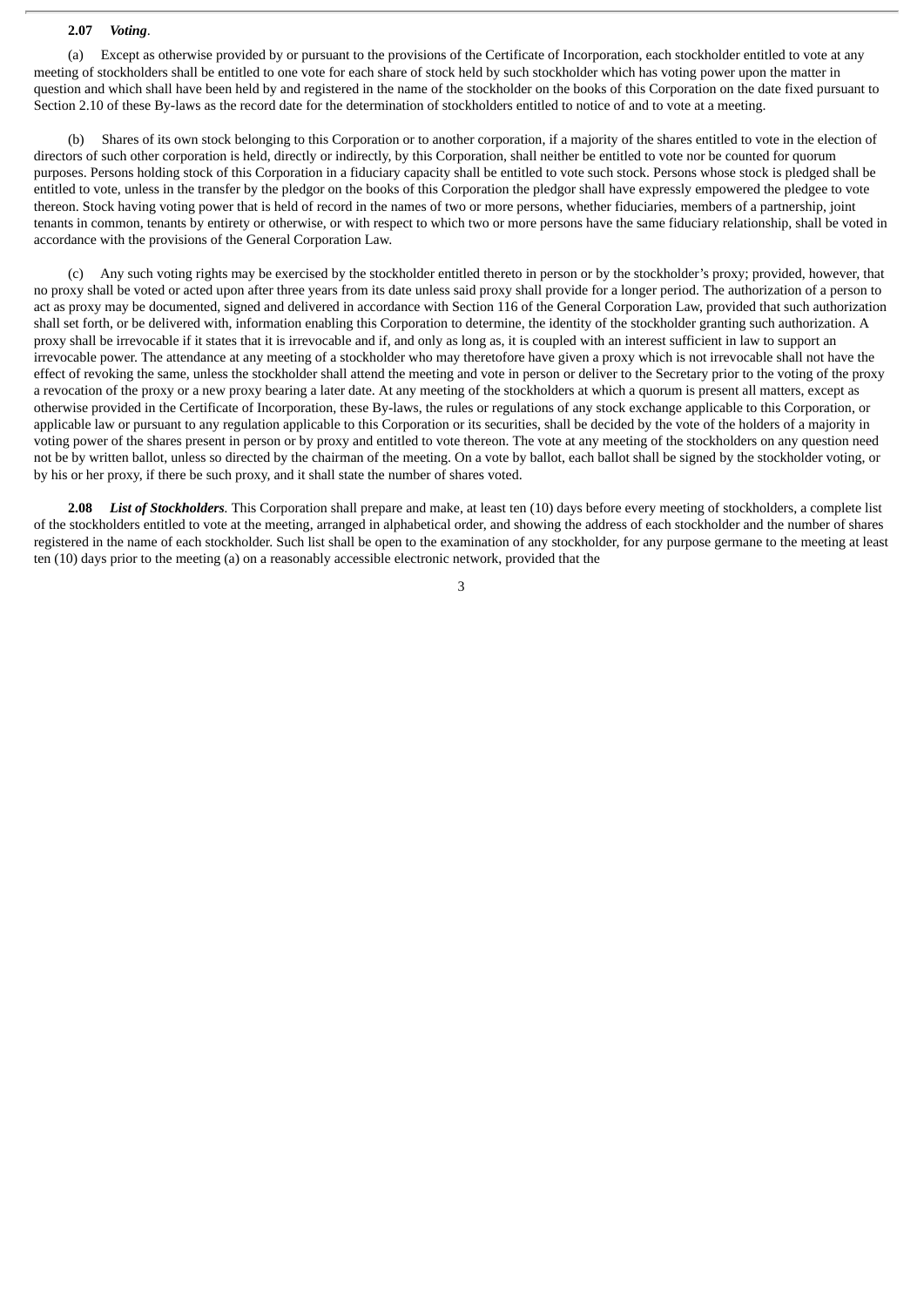information required to gain access to such list is provided with the notice of meeting or (b) during ordinary business hours at the principal place of business of this Corporation. If the meeting is to be held at a place, then a list of stockholders entitled to vote at the meeting shall be produced and kept at the time and place of the meeting during the whole time thereof and may be examined by any stockholder who is present. If the meeting is to be held solely by means of remote communication, then the list shall also be open to the examination of any stockholder during the whole time of the meeting on a reasonably accessible electronic network, and the information required to access such list shall be provided with the notice of the meeting. Except as otherwise provided by law, the stock ledger shall be the only evidence as to who are the stockholders entitled to examine the list of stockholders required by this Section 2.08 or to vote in person or by proxy at any meeting of stockholders.

**2.09** *Inspector of Elections.* This Corporation shall, in advance of any meeting of stockholders, appoint one or more inspectors of election, who may be employees of this Corporation, to act at the meeting or any adjournment thereof and to make a written report thereof. This Corporation may designate one or more persons as alternate inspectors to replace any inspector who fails to act. In the event that no inspector is so appointed or designated or any inspector so appointed or designated is unable to act at a meeting of stockholders, the person presiding at the meeting shall appoint one or more inspectors to act at the meeting. Each inspector, before entering upon the discharge of his or her duties, shall take and sign an oath to execute faithfully the duties of inspector with strict impartiality and according to the best of his or her ability. The inspector or inspectors so appointed or designated shall (i) ascertain the number of shares of capital stock of this Corporation outstanding and the voting power of each such share, (ii) determine the shares of capital stock of this Corporation represented at the meeting and the validity of proxies and ballots, (iii) count all votes and ballots, (iv) determine and retain for a reasonable period a record of the disposition of any challenges made to any determination by the inspectors, and (v) certify their determination of the number of shares of capital stock of this Corporation represented at the meeting and such inspectors' count of all votes and ballots. Such certification and report shall specify such other information as may be required by law. In determining the validity and counting of proxies and ballots cast at any meeting of stockholders of this Corporation, the inspectors may consider such information as is permitted by applicable law. No person who is a candidate for an office at an election may serve as an inspector at such election.

**2.10** *Fixing Date for Determination of Stockholder of Record.* In order that this Corporation may determine the stockholders entitled to notice of or to vote at any meeting of stockholders or any adjournment thereof or entitled to receive payment of any dividend or other distribution or allotment of any rights, or entitled to exercise any rights in respect of any other change, conversion or exchange of stock or for the purpose of any other lawful action, the Board may fix a record date, which record date shall not precede the date upon which the resolution fixing the record date is adopted by the Board, and which record date: (1) in the case of determination of stockholders entitled to vote at any meeting of stockholders or adjournment thereof, shall, unless otherwise required by law, not be more than sixty (60) nor less than ten (10) days before the date of such meeting; and (2) in the case of any other action, shall not be more than sixty (60) days prior to such other action. If no record date is fixed: (1) the record date for determining stockholders entitled to notice of or to vote at a meeting of stockholders shall be at the close of business on the day next preceding the day on which notice is given, or, if notice is waived, at the close of business on the day next preceding the day on which the meeting is held; and (2) the record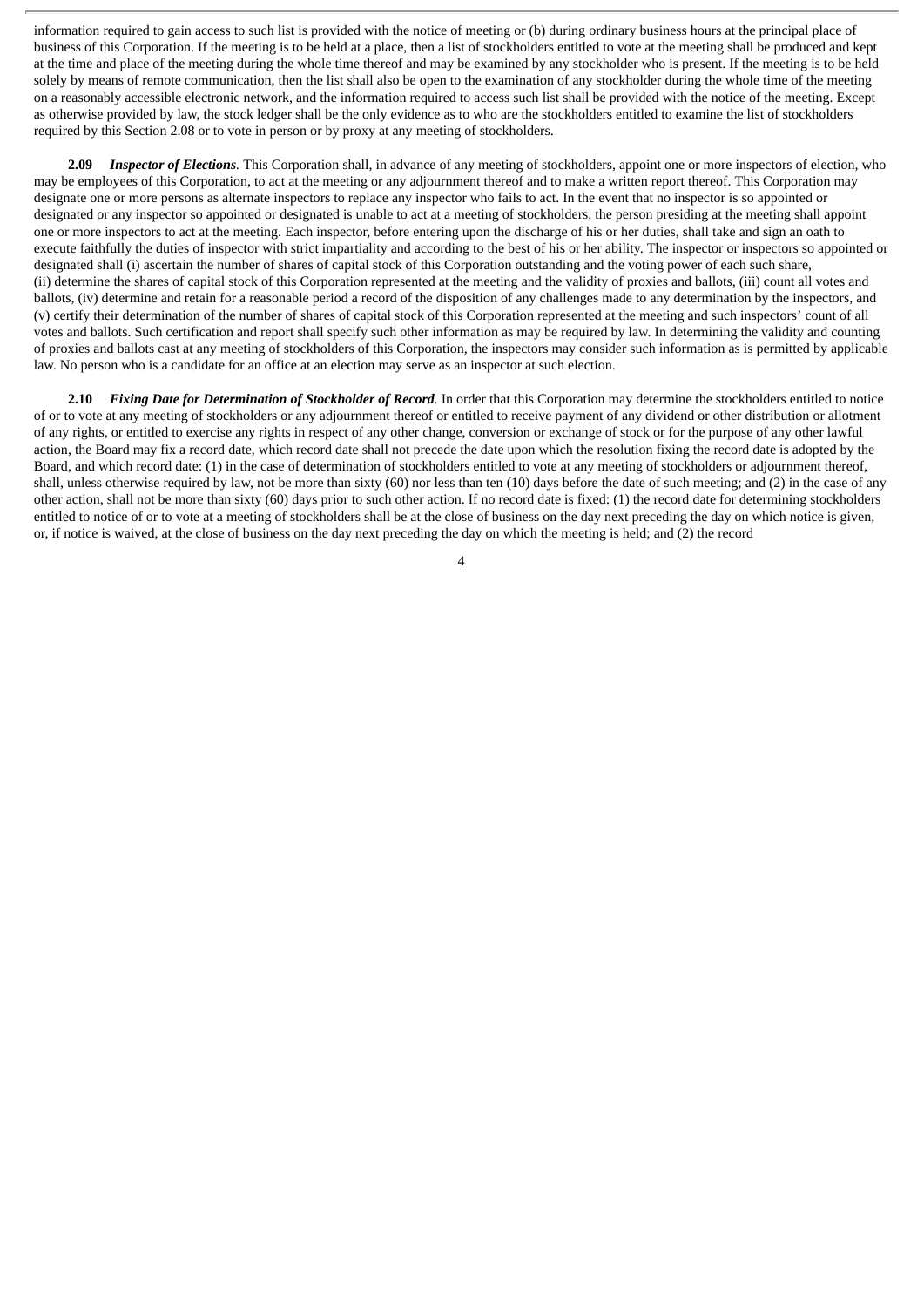date for determining stockholders for any other purpose shall be at the close of business on the day on which the Board adopts the resolution relating thereto. A determination of stockholders entitled to notice of or to vote at a meeting of stockholders shall apply to any adjournment of the meeting; provided, however, that the Board may fix a new record date for the adjourned meeting.

#### **2.11** *Stockholder Proposals and Nominations*.

#### (a) Annual Meetings of Stockholders.

(i) Nominations of persons for election to the Board and the proposal of business to be considered by the stockholders may be made at an annual meeting of stockholders only (A) pursuant to this Corporation's notice of meeting (or any supplement thereto), (B) by or at the direction of the Board or (C) by any stockholder of this Corporation who was a stockholder of record of this Corporation at the time the notice provided for in this Section 2.11 or Section 2.14 is delivered to the Secretary of this Corporation, who is entitled to vote at the meeting and who complies with the notice procedures set forth in this Section 2.11 or Section 2.14, as applicable. The number of nominees a stockholder may nominate for election at an annual meeting of stockholders shall not exceed the number of directors to be elected at such annual meeting.

(ii) For nominations or other business to be properly brought before an annual meeting by a stockholder pursuant to clause (C) of paragraph (a)(i) of this Section 2.11, the stockholder must have given timely notice thereof in writing to the Secretary of this Corporation and any such proposed business other than the nominations of persons for election to the Board must constitute a proper matter for stockholder action. To be timely, a stockholder's notice shall be delivered to the Secretary at the principal executive offices of this Corporation not later than the close of business on the ninetieth day nor earlier than the close of business on the one hundred twentieth day prior to the first anniversary of the preceding year's annual meeting (provided, however, that in the event that the date of the annual meeting is more than thirty (30) days before or more than seventy (70) days after such anniversary date, notice by the stockholder must be so delivered not earlier than the close of business on the one hundred twentieth day prior to such annual meeting and not later than the close of business on the later of the ninetieth day prior to such annual meeting or the tenth day following the day on which public announcement of the date of such meeting is first made by this Corporation). In no event shall the public announcement of an adjournment or postponement of an annual meeting commence a new time period (or extend any time period) for the giving of a stockholder's notice as described above. Such stockholder's notice shall set forth: (A) as to each person whom the stockholder proposes to nominate for election as a director (1) all information relating to such person that is required to be disclosed in solicitations of proxies for election of directors in an election contest, or is otherwise required, in each case pursuant to and in accordance with Section 14(a) of the Securities Exchange Act of 1934, as amended (the "Exchange Act"), and the rules and regulations promulgated thereunder, (2) such person's written consent to being named in this Corporation's proxy statement as a nominee and to serving as a director if elected, and (3) include a completed and signed questionnaire, representation and agreement required by Section 2.11(c) of these By-laws; (B) as to any other business that the stockholder proposes to bring before the meeting, a brief description of the business desired to be brought before the meeting, the text of the proposal or business (including the text of any resolutions proposed for consideration and in the event that such business includes a proposal to amend these By-laws, the language of the proposed amendment), the reasons for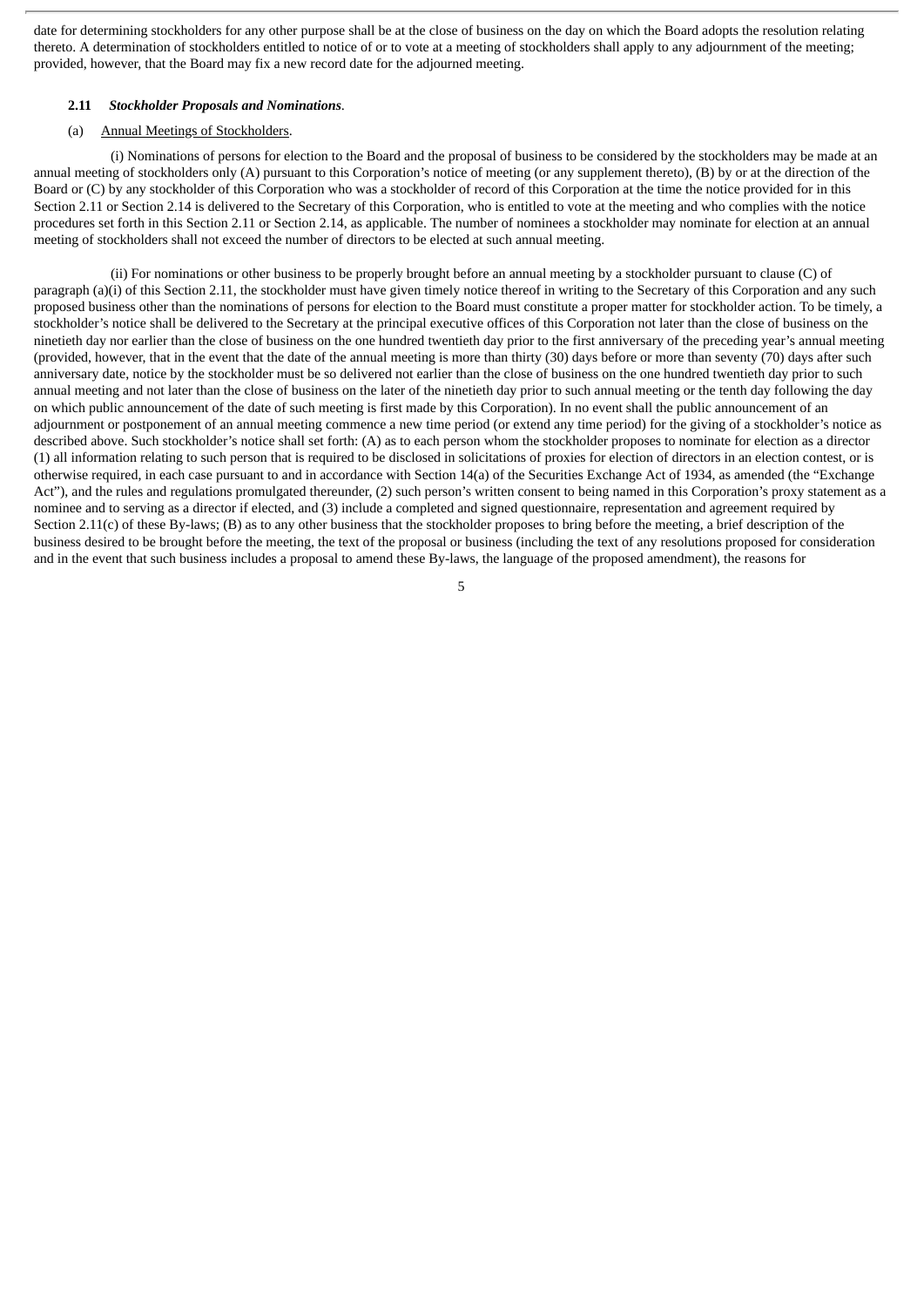conducting such business at the meeting and any material interest in such business of such stockholder and the beneficial owner, if any, on whose behalf the proposal is made; and (C) as to the stockholder giving the notice and the beneficial owner, if any, on whose behalf the nomination or proposal is made (1) the name and address of such stockholder, as they appear on this Corporation's books, and of such beneficial owner, (2) the class or series and number of shares of capital stock of this Corporation which are owned beneficially and of record by such stockholder and such beneficial owner as of the date of the notice, and a representation that the stockholder will notify this Corporation in writing within five (5) business days after the record date for such meeting of the class or series and number of shares of capital stock of this Corporation owned of record by the stockholder and such beneficial owner as of the record date for the meeting, (3) a description of any agreement, arrangement or understanding, including without limitation any agreements that would be required to be disclosed pursuant to Item 5 or Item 6 of Exchange Act Schedule 13D (regardless of whether the requirement to file a Schedule 13D is applicable to the stockholder or beneficial owner), with respect to the nomination or proposal between or among such stockholder and/or such beneficial owner, any of their respective affiliates or associates, and any others acting in concert with any of the foregoing (including, in the case of a nomination, the nominee), and a representation that the stockholder will notify this Corporation in writing within five (5) business days after the record date for such meeting of any such agreement, arrangement or understanding in effect as of the record date for the meeting, (4) a description of any agreement, arrangement or understanding (including any derivative or short positions, profit interests, options, warrants, convertible securities, stock appreciation or similar rights, hedging transactions, and borrowed or loaned shares) involving such stockholder or beneficial owner that is in effect as of the date of the stockholder's notice, whether or not such instrument or right shall be subject to settlement in underlying shares of capital stock of this Corporation, the effect or intent of which is to mitigate loss to, manage risk or benefit from share price changes for, or increase or decrease the voting power of, such stockholder or such beneficial owner, with respect to securities of this Corporation, or which provides, directly or indirectly, the opportunity to profit or share in any profit derived from any decrease in the price or value of the shares of capital stock of this Corporation, and the class or series and number of shares of this Corporation's capital stock that relate to such agreements, arrangements or understandings and a representation that the stockholder will notify this Corporation in writing within five (5) business days after the record date for such meeting of any such agreement, arrangement or understanding of this nature in effect as of the record date for the meeting, (5) a description of any proxy (other than a revocable proxy or consent given in response to a solicitation made pursuant to, and in accordance with, Section 14(a) of the Exchange Act by way of a solicitation statement filed on Schedule 14A), agreement, arrangement, understanding or relationship in effect as of the date of the notice pursuant to which such stockholder or such beneficial owner has or shares a right to vote or direct any third party to vote any shares of capital stock of this Corporation and a representation that the stockholder will notify this Corporation in writing within five (5) business days after the record date for such meeting of any proxy, agreement, arrangement, understanding or relationship of this nature in effect as of the record date for the meeting, (6) a representation that the stockholder is a holder of record of stock of this Corporation entitled to vote at such meeting and intends to appear in person or by proxy at the meeting to propose such business or nomination, (7) a representation whether the stockholder or the beneficial owner, if any, intends or is part of a group which intends (x) to deliver a proxy statement and/or form of proxy to holders of at least the percentage of this Corporation's outstanding capital stock required to approve or adopt the proposal or elect the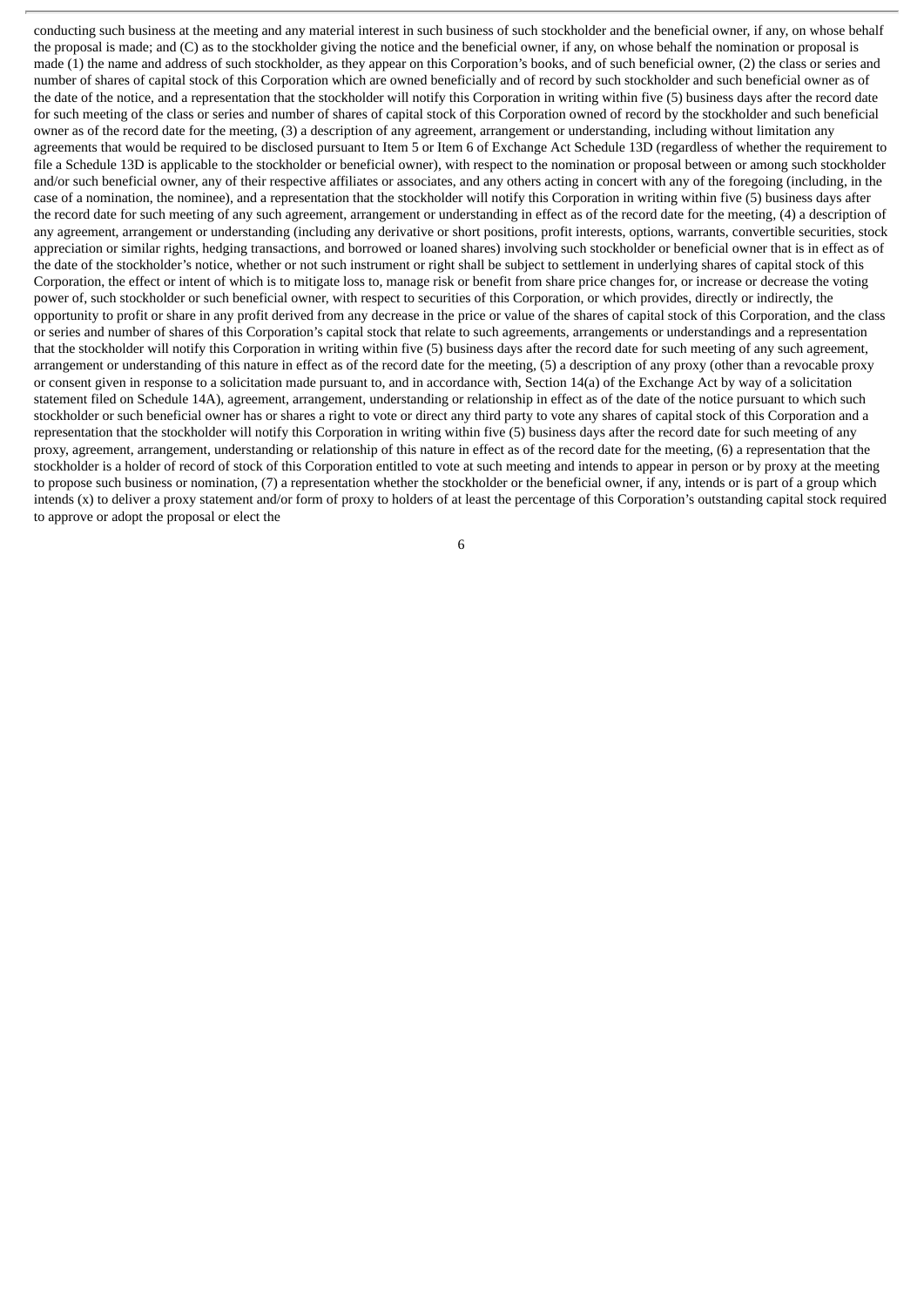nominee and/or (y) otherwise to solicit proxies or votes from stockholders in support of such proposal or nomination, and (8) any other information relating to such stockholder and beneficial owner, if any, required to be disclosed in a proxy statement or other filings required to be made in connection with solicitations of proxies for, as applicable, the proposal and/or for the election of directors in an election contest pursuant to and in accordance with Section 14(a) of the Exchange Act and the rules and regulations promulgated thereunder. The foregoing notice requirements of this paragraph (a)(ii) of this Section 2.11 shall be deemed satisfied by a stockholder with respect to business other than a nomination if the stockholder has notified this Corporation of his or her intention to present a proposal at an annual meeting in compliance with applicable rules and regulations promulgated under the Exchange Act and such stockholder's proposal has been included in a proxy statement that has been prepared by this Corporation to solicit proxies for such annual meeting. This Corporation may require any proposed nominee to furnish such other information as it may reasonably require to determine the eligibility of such proposed nominee to serve as a director of this Corporation.

(iii) Notwithstanding anything in the second sentence of paragraph (a)(ii) of this Section 2.11 to the contrary, in the event that the number of directors to be elected to the Board at an annual meeting is increased effective after the time period for which nominations would otherwise be due under paragraph (a)(ii) of this Section 2.11 and there is no public announcement by this Corporation naming the nominees for the additional directorships at least one hundred (100) days prior to the first anniversary of the preceding year's annual meeting, a stockholder's notice required by this Section 2.11 shall also be considered timely, but only with respect to nominees for the additional directorships, if it shall be delivered to the Secretary at the principal executive offices of this Corporation not later than the close of business on the tenth day following the day on which such public announcement is first made by this Corporation.

(b) Special Meetings of Stockholders. Only such business shall be conducted at a special meeting of stockholders as shall have been brought before the meeting pursuant to this Corporation's notice of meeting. Nominations of persons for election to the Board may be made at a special meeting of stockholders at which directors are to be elected pursuant to this Corporation's notice of meeting (i) by or at the direction of the Board or (ii) provided that the Board has determined that directors shall be elected at such meeting, by any stockholder of this Corporation who is a stockholder of record at the time the notice provided for in this Section 2.11 is delivered to the Secretary of this Corporation, who is entitled to vote at the meeting upon such election and who complies with the notice procedures set forth in this Section 2.11. In the event this Corporation calls a special meeting of stockholders for the purpose of electing one or more directors to the Board, any such stockholder entitled to vote in such election of directors may nominate a person or persons (as the case may be) for election to such position(s) as specified in this Corporation's notice of meeting, if the stockholder's notice required by paragraph (a)(ii) of this Section 2.11 shall be delivered to the Secretary at the principal executive offices of this Corporation not earlier than the close of business on the one hundred twentieth day prior to such special meeting and not later than the close of business on the later of the ninetieth day prior to such special meeting or the tenth day following the day on which public announcement is first made of the date of the special meeting and of the nominees proposed by the Board to be elected at such meeting. In no event, however, may the number of nominees a stockholder may nominate for election at any such special meeting of stockholders exceed the number of directors to be elected at such special meeting. In addition, in no event shall the public announcement of an adjournment or postponement of a special meeting commence a new time period (or extend any time period) for the giving of a stockholder's notice as described above.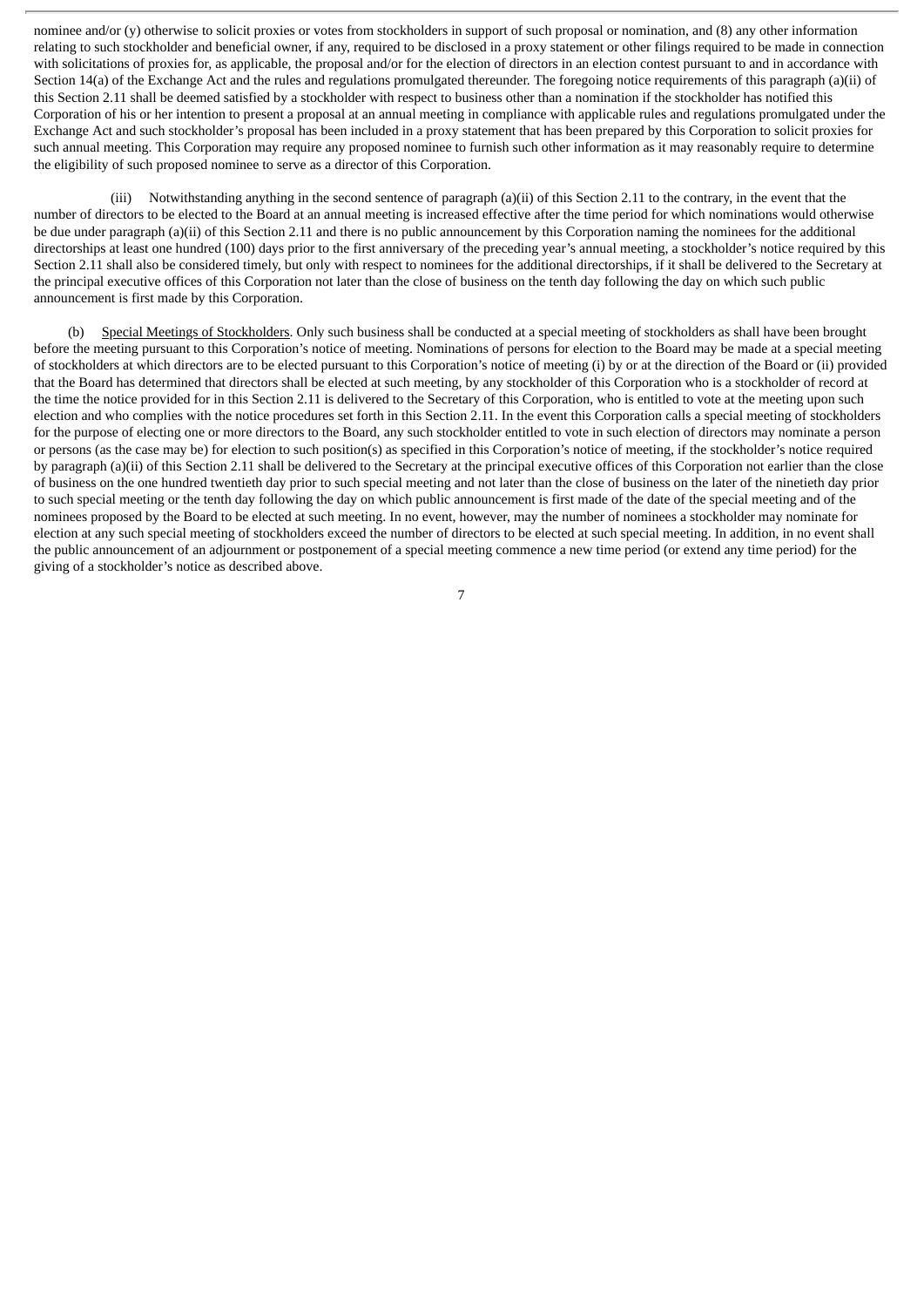(c) Submission of Questionnaire, Representation and Agreement. To be eligible to be a nominee for election or reelection as a director of this Corporation, the candidate for nomination must have previously delivered (in accordance with the time periods prescribed for delivery of notice under this Section 2.11 or Section 2.14, as applicable, with respect to any director nominee nominated for election by a stockholder), to the Secretary at the principal executive offices of this Corporation, (i) a completed written questionnaire (in a form provided by this Corporation) with respect to the background, qualifications, stock ownership and independence of such proposed nominee and (ii) a written representation and agreement (in a form provided by this Corporation) that such candidate for nomination (A) is not and, if elected as a director during his or her term of office, will not become a party to (1) any agreement, arrangement or understanding with, and has not given and will not give any commitment or assurance to, any person or entity as to how such proposed nominee, if elected as a director of this Corporation, will act or vote on any issue or question (a "Voting Commitment") that has not been disclosed to this Corporation or (2) any Voting Commitment that could limit or interfere with such proposed nominee's ability to comply, if elected as a director of this Corporation, with such proposed nominee's fiduciary duties under applicable law, (B) is not, and will not become a party to, any agreement, arrangement or understanding with any person or entity other than this Corporation with respect to any direct or indirect compensation or reimbursement for service as a director that has not been disclosed therein (C) if elected as a director of this Corporation, will comply with all applicable corporate governance, conflict of interest, confidentiality, stock ownership and trading and other policies and guidelines of this Corporation applicable to directors and in effect during such person's term in office as a director (and, if requested by any candidate for nomination, the Secretary of this Corporation shall provide to such candidate for nomination all such policies and guidelines then in effect) and (D) consents (if applicable) to being named in this Corporation's proxy statement and form of proxy as a nominee, and currently intends to serve as a director for the full term for which such person is standing for election.

#### (d) General.

(i) Except as otherwise expressly provided in any applicable rule or regulation promulgated under the Exchange Act, only such persons who are nominated in accordance with the procedures set forth in this Section 2.11 or in Section 2.14 shall be eligible to be elected at an annual or special meeting of stockholders of this Corporation to serve as directors and only such business shall be conducted at a meeting of stockholders as shall have been brought before the meeting in accordance with the procedures set forth in this Section 2.11. Except as otherwise provided by law, the chairman of the meeting shall have the power and duty (A) to determine whether a nomination or any business proposed to be brought before the meeting was made or proposed, as the case may be, in accordance with the foregoing procedures (including whether the stockholder or beneficial owner, if any, on whose behalf the nomination or proposal is made solicited (or is part of a group which solicited) or did not so solicit, as the case may be, proxies or votes in support of such stockholder's nominee or proposal in compliance with such stockholder's representation as required by clause (a)(ii) (C)(7) of this Section 2.11) and (B) if any proposed nomination or business was not made or proposed in compliance with this Section 2.11 or 2.14, as applicable, to declare that such nomination shall be disregarded or that such proposed business

<sup>8</sup>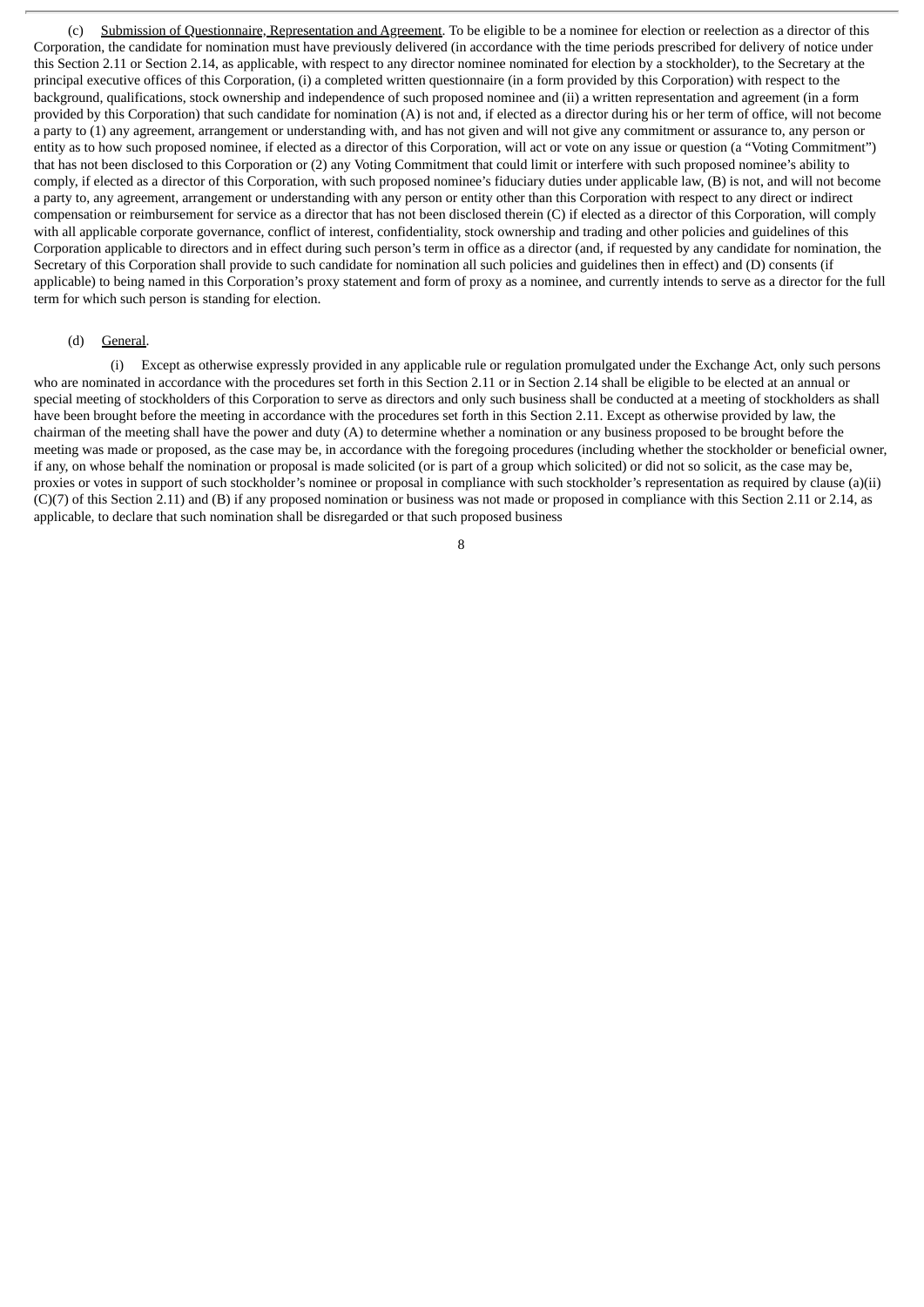shall not be transacted. Notwithstanding the foregoing provisions of this Section 2.11, unless otherwise required by law, if the stockholder does not provide the information with respect to which such stockholder represented under clause (a)(ii)(C) of this Section 2.11 it would notify this Corporation in writing within five (5) business days after the record date for the meeting of stockholders or if the stockholder (or a qualified representative of the stockholder) does not appear at the annual or special meeting of stockholders of this Corporation to present a nomination or proposed business, such nomination shall be disregarded and such proposed business shall not be transacted, notwithstanding that proxies in respect of such vote may have been received by this Corporation. For purposes of this Section 2.11, to be considered a qualified representative of the stockholder, a person must be a duly authorized officer, manager or partner of such stockholder or must be authorized by a writing executed by such stockholder or an electronic transmission delivered by such stockholder to act for such stockholder as proxy at the meeting of stockholders and such person must produce such writing or electronic transmission, or a reliable reproduction of the writing or electronic transmission, at the meeting of stockholders prior to the making of such nomination or proposal at such meeting.

(ii) For purposes of this Section 2.11, "public announcement" shall include disclosure in a press release reported by the Dow Jones News Service, Associated Press or comparable national news service or in a document publicly filed by this Corporation with the Securities and Exchange Commission pursuant to Section 13, 14 or 15(d) of the Exchange Act and the rules and regulations promulgated thereunder.

(iii) Notwithstanding the foregoing provisions of this Section 2.11, a stockholder shall also comply with all applicable requirements of the Exchange Act and the rules and regulations thereunder with respect to the matters set forth in this Section 2.11; provided however, that any references in these By-laws to the Exchange Act or the rules and regulations promulgated thereunder are not intended to and shall not limit any requirements applicable to nominations or proposals as to any other business to be considered pursuant to this Section 2.11 (including paragraphs (a)(i) (C) and (b) hereof), and compliance with paragraphs (a)(i)(C) and (b) of this Section 2.11 shall be the exclusive means for a stockholder to make nominations or submit other business (other than, as provided in the penultimate sentence of (a)(ii), business other than nominations brought properly under and in compliance with Rule 14a-8 of the Exchange Act, as may be amended from time to time, and other than as provided in Section 2.14). Nothing in this Section 2.11 shall be deemed to affect any rights (A) of stockholders to request inclusion of proposals or nominations in this Corporation's proxy statement pursuant to applicable rules and regulations promulgated under the Exchange Act or (B) of the holders of any series of Preferred Stock to elect directors pursuant to any applicable provisions of the Certificate of Incorporation.

**2.12** *Conduct of Meetings.* The date and time of the opening and the closing of the polls for each matter upon which the stockholders will vote at a meeting shall be announced at the meeting by the person presiding over the meeting. The Board may adopt by resolution such rules and regulations for the conduct of the meeting of stockholders as it shall deem appropriate. Except to the extent inconsistent with such rules and regulations as adopted by the Board, the person presiding over any meeting of stockholders shall have the right and authority to postpone, convene and (for any reason or no reason) to recess and/or adjourn the meeting, to prescribe such rules, regulations and procedures and to do all such acts as, in the judgment of such presiding person, are appropriate for the proper conduct of the meeting. Such rules, regulations or procedures,

 $\mathbf q$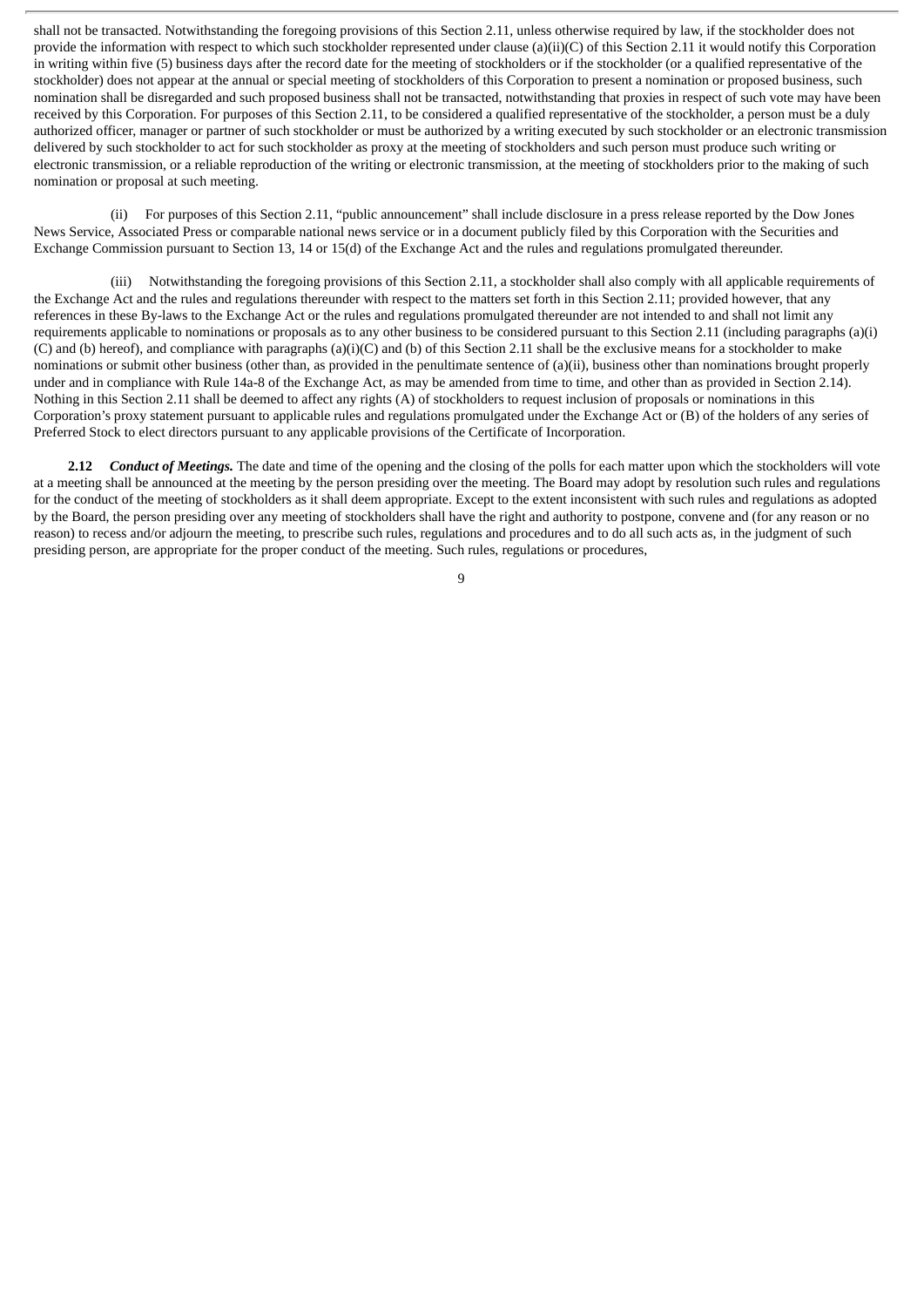whether adopted by the Board or prescribed by the presiding person over the meeting, may include, without limitation, the following: (a) the establishment of an agenda or order of business for the meeting; (b) rules and procedures for maintaining order at the meeting and the safety of those present (including, without limitation, rules and procedures for removal of disruptive persons from the meeting); (c) limitations on attendance at or participation in the meeting to stockholders entitled to vote at the meeting, their duly authorized and constituted proxies or such other persons as the presiding person of the meeting shall, in his or her discretion, determine; (d) restrictions on entry to the meeting after the time fixed for the commencement thereof; and (e) limitations on the time allotted to questions or comments by participants. The presiding person at any meeting of stockholders, in addition to making any other determinations that may be appropriate to the conduct of the meeting (including, without limitation, determinations with respect to the administration and/or interpretation of any of the rules, regulations or procedures of the meeting, whether adopted by the Board or prescribed by the person presiding over the meeting), shall, if the facts warrant, determine and declare to the meeting that a matter or business was not properly brought before the meeting and if such presiding person should so determine, such presiding person shall so declare to the meeting and any such matter or business not properly brought before the meeting shall not be transacted or considered. Unless and to the extent determined by the Board or the person presiding over the meeting, meetings of stockholders shall not be required to be held in accordance with the rules of parliamentary procedure.

**2.13** *Organization***.** Meetings of stockholders shall be presided over by the Chairman of the Board, or in his or her absence by the Vice Chairman, if any, or in his or her absence, by the Chief Executive Officer or, in his or her absence, by a person designated by the Board, or in the absence of such designation by a person chosen by a majority vote of the stockholders present in person or represented by proxy at the meeting. The Secretary shall act as secretary of the meeting, but in his or her absence the person presiding over the meeting may appoint any person to act as secretary of the meeting.

#### **2.14** *Proxy Access*.

(a) Inclusion of Nominee in Proxy Materials. Whenever the Board solicits proxies with respect to the election of directors at an annual meeting of stockholders, subject to the provisions of this Section 2.14, this Corporation shall include in its proxy materials for such annual meeting, in addition to any persons nominated for election by the Board or a committee appointed by the Board, the name, together with the Required Information (as defined below), of any person nominated for election (a "Stockholder Nominee") to the Board by a stockholder, or by a group of no more than twenty (20) stockholders, that has satisfied (individually or, in the case of a group, collectively) all applicable conditions and has complied with all applicable procedures set forth in this Section 2.14 (an "Eligible Stockholder," which shall include an eligible stockholder group), and that expressly elects at the time of providing the notice required by this Section 2.14 (the "Nomination Notice") to have its nominee included in this Corporation's proxy materials for such annual meeting pursuant to this Section 2.14.

(b) Required Information. For purposes of this Section 2.14, the "Required Information" that this Corporation will include in its proxy materials is (i) the information concerning the Stockholder Nominee and the Eligible Stockholder that is required to be disclosed in this Corporation's proxy statement by the rules and regulations of the Securities and Exchange Commission promulgated under the Exchange Act); and (ii) if the Eligible Stockholder so elects, a Supporting Statement (as defined below).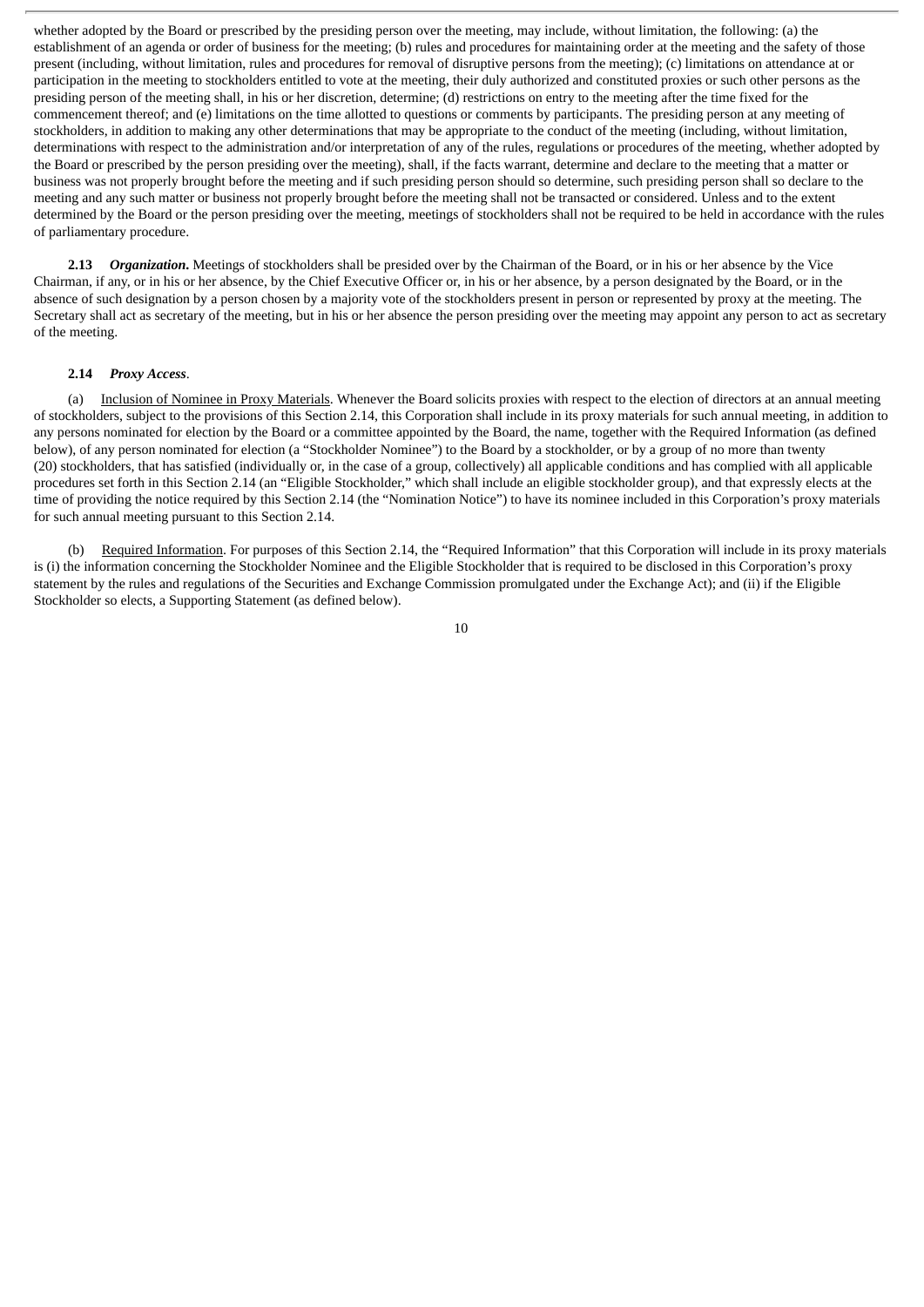(c) Delivery of Nomination Notice. To be timely, a stockholder's Nomination Notice must be delivered to, or mailed to and received by, the Secretary at the principal executive offices of this Corporation, not later than the close of business on the one hundred twentieth (120th) day nor earlier than the one hundred fiftieth (150th) day prior to the first anniversary of the release date of this Corporation's proxy materials for its most recent annual meeting of stockholders (provided, however, that in the event that the date of the annual meeting is more than thirty (30) days before or more than seventy (70) days after the first anniversary of the preceding year's annual meeting), or if no annual meeting was held in the preceding year, to be timely, the Nomination Notice must be so delivered, or mailed and received, not earlier than the one hundred fiftieth (150th) day prior to the date of such annual meeting and not later than the close of business on the later of the one hundred twentieth (120th) day prior to the date of such annual meeting or the tenth (10th) day following the day on which public disclosure of the date of such annual meeting was first made by this Corporation. In no event shall any adjournment or postponement of an annual meeting or any public announcement thereof commence a new time period (or extend any time period) for the giving of a Nomination Notice as described above.

#### (d) Maximum Number of Stockholder Nominees.

The maximum aggregate number of Stockholder Nominees nominated by all Eligible Stockholders that will be included in this Corporation's proxy materials with respect to an annual meeting of stockholders shall not exceed the greater of (i) two or (ii) twenty percent (20%) of the number of directors in office as of the last day on which a Nomination Notice may be delivered pursuant to this Section 2.14, or if such amount is not a whole number, the closest whole number below twenty percent (20%); provided, however, that this number shall be reduced by (1) any Stockholder Nominee whose name was submitted by an Eligible Stockholder for inclusion in this Corporation's proxy materials pursuant to this Section 2.14 but either is subsequently withdrawn or that the Board decides to nominate for election and (2) the number of incumbent directors who were Stockholder Nominees at any of the preceding two annual meetings (including any individual covered under clause (1) above) and whose election at the upcoming annual meeting is being recommended by the Board. In the event that one or more vacancies for any reason occurs on the Board after the deadline set forth in Section 2.14(c) above but before the date of the annual meeting and the Board resolves to reduce the size of the Board in connection therewith, the maximum number shall be calculated based on the number of directors in office as so reduced.

(ii) Any Eligible Stockholder submitting more than one Stockholder Nominee for inclusion in this Corporation's proxy materials pursuant to this Section 2.14 shall rank such Stockholder Nominees based on the order in which the Eligible Stockholder desires such Stockholder Nominees be selected for inclusion in this Corporation's proxy materials. In the event that the number of Stockholder Nominees submitted by Eligible Stockholders pursuant to this Section 2.14 exceeds the maximum number of nominees provided for pursuant to subsection (d)(i) above, the highest ranking Stockholder Nominee who meets the requirements of this Section 2.14 of each Eligible Stockholder will be selected for inclusion in this Corporation's proxy materials until the maximum number is reached, going in order by the number (largest to smallest) of shares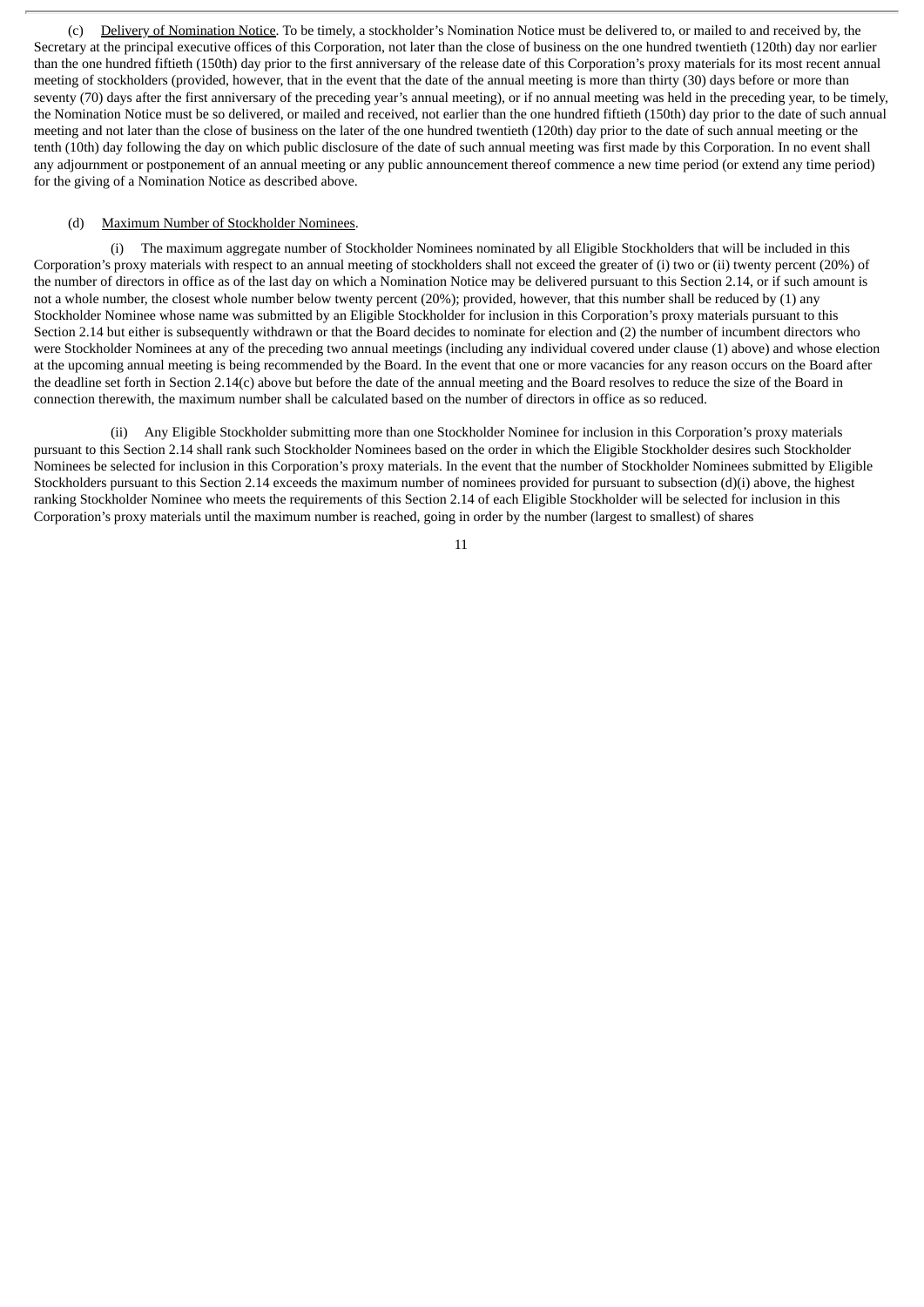of common stock of this Corporation each Eligible Stockholder disclosed as Owned (as defined below) in its respective Nomination Notice submitted to this Corporation pursuant to this Section 2.14. If the maximum number is not reached after the highest ranking Stockholder Nominee who meets the requirements of this Section 2.14 of each Eligible Stockholder has been selected, this process will continue with the next highest ranked nominees as many times as necessary, following the same order each time, until the maximum number is reached.

(e) Ownership. For purposes of this Section 2.14, an Eligible Stockholder shall be deemed to "Own" only those outstanding shares of common stock of this Corporation as to which the stockholder possesses both (i) the full voting and investment rights pertaining to the shares and (ii) the full economic interest in (including the opportunity for profit and risk of loss on) such shares; provided that the number of shares calculated in accordance with clauses (i) and (ii) shall not include any shares (x) sold by such stockholder or any of its affiliates in any transaction that has not been settled or closed, including any short sale, (y) borrowed by such stockholder or any of its affiliates for any purpose, or purchased by such stockholder or any of its affiliates subject to an agreement to resell, or (z) subject to any option, warrant, forward contract, swap, contract of sale, or other derivative or similar agreement entered into by such stockholder or any of its affiliates, whether any such instrument or agreement is to be settled with shares or with cash based on the notional amount or value of shares of common stock of this Corporation, in any such case which instrument or agreement has, or is intended to have, or if exercised would have, the purpose or effect of (1) reducing in any manner, to any extent or at any time in the future, such stockholder's or its affiliates' full right to vote or direct the voting of any such shares, and/or (2) hedging, offsetting or altering to any degree any gain or loss realized or realizable from maintaining the full economic ownership of such shares by such stockholder or affiliate. A stockholder shall "Own" shares held in the name of a nominee or other intermediary so long as the stockholder retains the right to instruct how the shares are voted with respect to the election of directors and possesses the full economic interest in the shares. A stockholder's Ownership of shares shall be deemed to continue during any period in which (i) the person has loaned such shares, provided that the person has the power to recall such loaned shares on no longer than five (5) business days' notice and includes with the Nomination Notice an agreement that it (A) will promptly recall such loaned shares upon being notified by this Corporation that any of its Stockholder Nominees will be included in this Corporation's proxy materials and (B) will continue to hold such recalled shares through the date of the annual meeting; or (ii) the person has delegated any voting power by means of a proxy, power of attorney or other instrument or arrangement that is revocable at any time by the person. The terms "Owned," "Owning" and other variations of the word "Own" shall have correlative meanings. Whether outstanding shares of common stock of this Corporation are "Owned" for purposes of this Section 2.14 shall be determined by the Board or any committee thereof, which determination shall be conclusive and binding on this Corporation and its stockholders. For purposes of this Section 2.14, the term "affiliate" or "affiliates" shall have the meaning ascribed thereto under the rules and regulations of the Securities and Exchange Commission promulgated under the Exchange Act.

(f) Eligible Stockholder. In order to make a nomination pursuant to this Section 2.14, an Eligible Stockholder or group of up to twenty (20) Eligible Stockholders must have Owned (as defined above) continuously for at least three (3) years at least the number of shares of common stock of this Corporation that shall constitute three percent (3%) or more of the voting power of the outstanding common stock of this Corporation (the "Required Shares") as of (i) the date on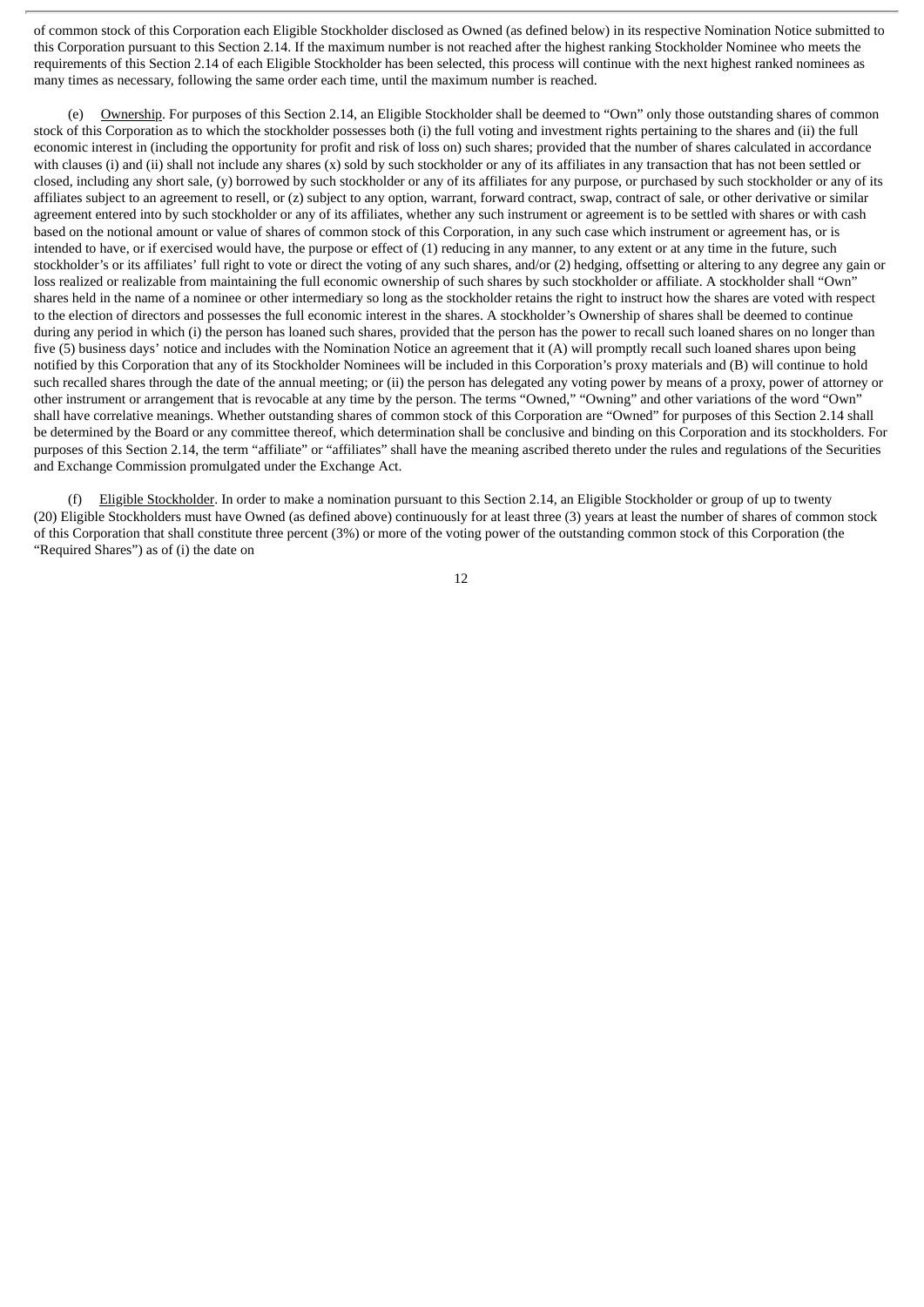which the Nomination Notice is delivered to, or mailed to and received by, the Secretary in accordance with this Section 2.14, (ii) the record date for determining stockholders entitled to vote at the annual meeting, and (iii) the date of the annual meeting. For purposes of this Section 2.14, two or more funds or trusts that are (A) under common management and investment control, (B) under common management and funded primarily by the same employer, or (C) a "group of investment companies," as such term is defined in Section 12(d)(1)(G)(ii) of the Investment Company Act of 1940, as amended (each, a "Qualifying Fund"), shall be treated as one stockholder or beneficial owner.

No person may be a member of more than one group of persons constituting an Eligible Stockholder under this Section 2.14. If a group of stockholders aggregates Ownership of shares in order to meet the requirements under this Section 2.14, (i) all shares held by each stockholder constituting their contribution to the foregoing three percent (3%) threshold must have been held by that stockholder continuously for at least three (3) years and through the date of the annual meeting, and evidence of such continuous Ownership shall be provided as specified in subsection 2.14(g) below, (ii) each provision in this Section 2.14 that requires the Eligible Stockholder to provide any written statements, representations, undertakings, agreements or other instruments or to meet any other conditions shall be deemed to require each stockholder (including each individual fund) that is a member of such group to provide such statements, representations, undertakings, agreements or other instruments and to meet such other conditions (except that the members of such group may aggregate their shareholdings in order to meet the three percent (3%) Ownership requirement of the "Required Shares" definition) and (iii) a breach of any obligation, agreement or representation under this Section 2.14 by any member of such group shall be deemed a breach by the Eligible Stockholder.

(g) Information to be Provided by Eligible Stockholder. Within the time period specified in this Section 2.14 for providing the Nomination Notice, an Eligible Stockholder making a nomination pursuant to this Section 2.14 must provide the following information in writing to the Secretary at the principal executive offices of this Corporation:

one or more written statements from the Eligible Stockholder (and from each other record holder of the shares and intermediary through which the shares are or have been held during the requisite three (3)-year holding period) specifying the number of shares of common stock of this Corporation that the Eligible Stockholder Owns, and has continuously Owned for three (3) years preceding the date of the Nomination Notice, and the Eligible Stockholder's agreement to provide, within five (5) business days after the later of the record date for the annual meeting and the date on which the record date is first publicly disclosed by this Corporation, written statements from the Eligible Stockholder, record holder and intermediaries verifying the Eligible Stockholder's continuous Ownership of the Required Shares through the record date, *provided* that statements meeting the requirements of Schedule 14N will be deemed to fulfill this requirement;

(ii) the written consent of each Stockholder Nominee to being named in the proxy statement as a nominee and to serving as a director if elected, together with the information and representations that would be required to be set forth in a stockholder's notice of a nomination pursuant to Section 2.11: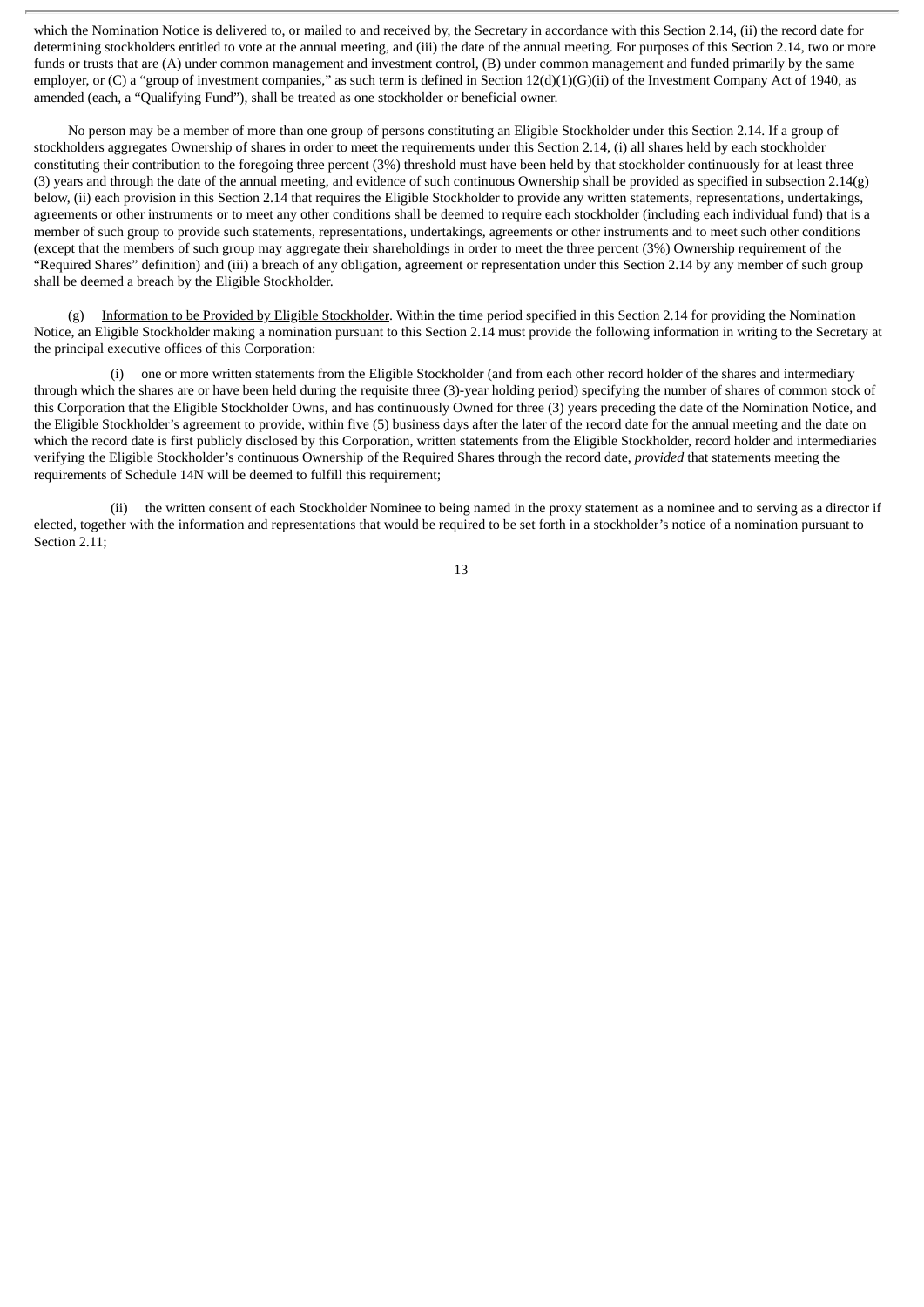(iii) a copy of the Schedule 14N that has been or is concurrently being filed by such Eligible Stockholder with the Securities and Exchange Commission as required by Rule 14a-18 under the Exchange Act, as such rule may be amended;

(iv) the details of any relationship that existed within the past three (3) years and that would have been described pursuant to Item 6(e) of Schedule 14N (or any successor item) if it existed on the date of submission of Schedule 14N;

(v) a representation and undertaking (1) that the Eligible Stockholder (A) did not acquire, and is not holding, securities of this Corporation for the purpose or with the effect of influencing or changing control of this Corporation; (B) has not nominated and will not nominate for election to the Board at the annual meeting any person other than the Stockholder Nominee(s) being nominated by it pursuant to this Section 2.14, (C) has not engaged and will not engage in, and has not and will not be a "participant" in another person's, "solicitation" within the meaning of Rule 14a-1(l) under the Exchange Act in support of the election of any individual as a director at the annual meeting other than its Stockholder Nominee(s) or a nominee of the Board, (D) has not distributed and will not distribute to any stockholder any form of proxy for the annual meeting other than the form distributed by this Corporation, and (E) will Own the Required Shares through the date of the annual meeting of stockholders; (2) that the facts, statements and other information in all communications with this Corporation and its stockholders are and will be true and correct in all material respects and do not and will not omit to state a material fact necessary in order to make the statements made, in light of the circumstances under which they were made, not misleading; and (3) as to whether or not the Eligible Stockholder intends to maintain qualifying Ownership of the Required Shares (as set forth in Section 2.14(f)) for at least one year following the annual meeting;

(vi) in the case of a nomination by a group of stockholders that together is an Eligible Stockholder, the designation by all group members of one group member that is authorized to receive communications, notices and inquiries from this Corporation and to act on behalf of all such members with respect to the nomination and all matters related thereto, including any withdrawal of the nomination, and the acceptance by such group member of such designation;

(vii) an undertaking that the Eligible Stockholder agrees to (A) assume all liability stemming from any legal or regulatory violation arising out of the Eligible Stockholder's communications with the stockholders of this Corporation or out of the information that the Eligible Stockholder provided to this Corporation, (B) indemnify and hold harmless this Corporation and each of its directors, officers and employees individually against any liability, loss or damages in connection with any threatened or pending action, suit or proceeding, whether legal, administrative or investigative, against this Corporation or any of its directors, officers or employees arising out of any nomination, solicitation or other activity by the Eligible Stockholder in connection with its efforts to elect the Stockholder Nominee(s) pursuant to this Section 2.14, (C) comply with all other laws, rules and regulations applicable to any actions taken pursuant to this Section 2.14, including the nomination and any solicitation in connection with the annual meeting of stockholders, and (D) with respect to any shares held or controlled by the Eligible Stockholder, to the extent that cumulative voting would otherwise be permitted, agrees not to cumulate votes in favor of the election of any Stockholder Nominee(s) nominated by such Eligible Stockholder; and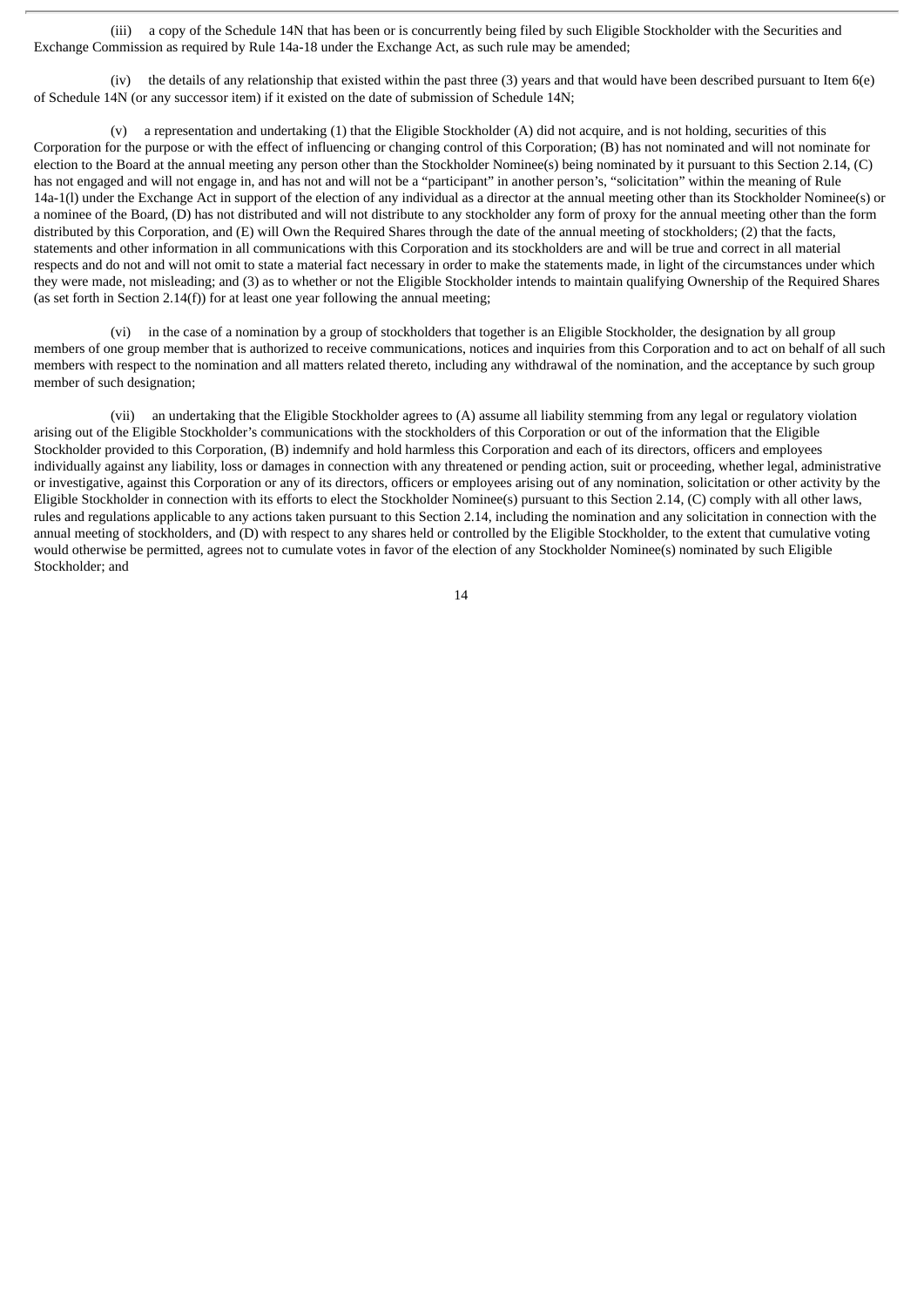(viii) in the case of a Qualifying Fund whose share Ownership is counted for purposes of qualifying as an Eligible Stockholder, documentation from the Qualifying Fund reasonably satisfactory to the Board that demonstrates that it meets the requirements of a Qualifying Fund set forth in Section 2.14(f) above.

(h) Supporting Statement. The Eligible Stockholder may provide to the Secretary, at the time the information required by this Section 2.14 is provided, a written statement for inclusion in this Corporation's proxy statement for the annual meeting of stockholders, not to exceed five hundred (500) words, in support of the Stockholder Nominee(s)' candidacy (the "Supporting Statement"). Notwithstanding anything contained in this Section 2.14 to the contrary, this Corporation may omit from its proxy materials any information or Supporting Statement (or portion thereof) that it, in good faith, believes (i) is not true in all material respects or omits a material statement necessary to make such information or Supporting Statement (or portion thereof) not misleading; (ii) directly or indirectly impugns the character, integrity or personal reputation of, or directly or indirectly makes charges concerning improper, illegal or immoral conduct or associations, without factual foundation, with respect to, any person; or (iii) would violate any applicable law, rule, regulation or listing standard. Nothing in this Section 2.14 shall limit this Corporation's ability to solicit against and include in its proxy materials its own statements relating to any Eligible Stockholder or Stockholder Nominee.

(i) Representations and Agreement of the Stockholder Nominee. Within the time period specified in this Section 2.14 for delivering the Nomination Notice, a Stockholder Nominee must deliver to the Secretary the questionnaire and all representations and agreements required by a candidate for nomination pursuant to Section 2.11(c). This Corporation may request such additional information (a) as may be reasonably necessary to permit the Board or any committee thereof to determine if each Stockholder Nominee is independent under the listing standards of the principal U.S. exchange upon which this Corporation's common stock is listed, any applicable rules of the Securities and Exchange Commission and any publicly disclosed standards used by the Board in determining and disclosing the independence of this Corporation's directors (the "Applicable Independence Standards") and otherwise to determine the eligibility of each Stockholder Nominee to serve as a director of this Corporation, or (b) that could be material to a reasonable stockholder's understanding of the independence, or lack thereof, of each Stockholder Nominee.

True, Correct and Complete Information. In the event that any information or communications provided by any Eligible Stockholder or Stockholder Nominee to this Corporation or its stockholders is not, when provided, or thereafter ceases to be, true, correct and complete in all material respects (including omitting a material fact necessary to make the statements made, in light of the circumstances under which they were made, not misleading), such Eligible Stockholder or Stockholder Nominee, as the case may be, shall promptly notify the Secretary and provide the information that is required to make such information or communication true, correct, complete and not misleading; it being understood that providing any such notification shall not be deemed to cure any such defect or limit this Corporation's right to omit a Stockholder Nominee from its proxy materials pursuant to this Section 2.14. In addition, any person providing any information to this Corporation pursuant to this Section 2.14 shall further update and supplement such information, if necessary, so that all such information shall be true and correct as of the record date for the annual meeting and as of the date that is ten (10) business days prior to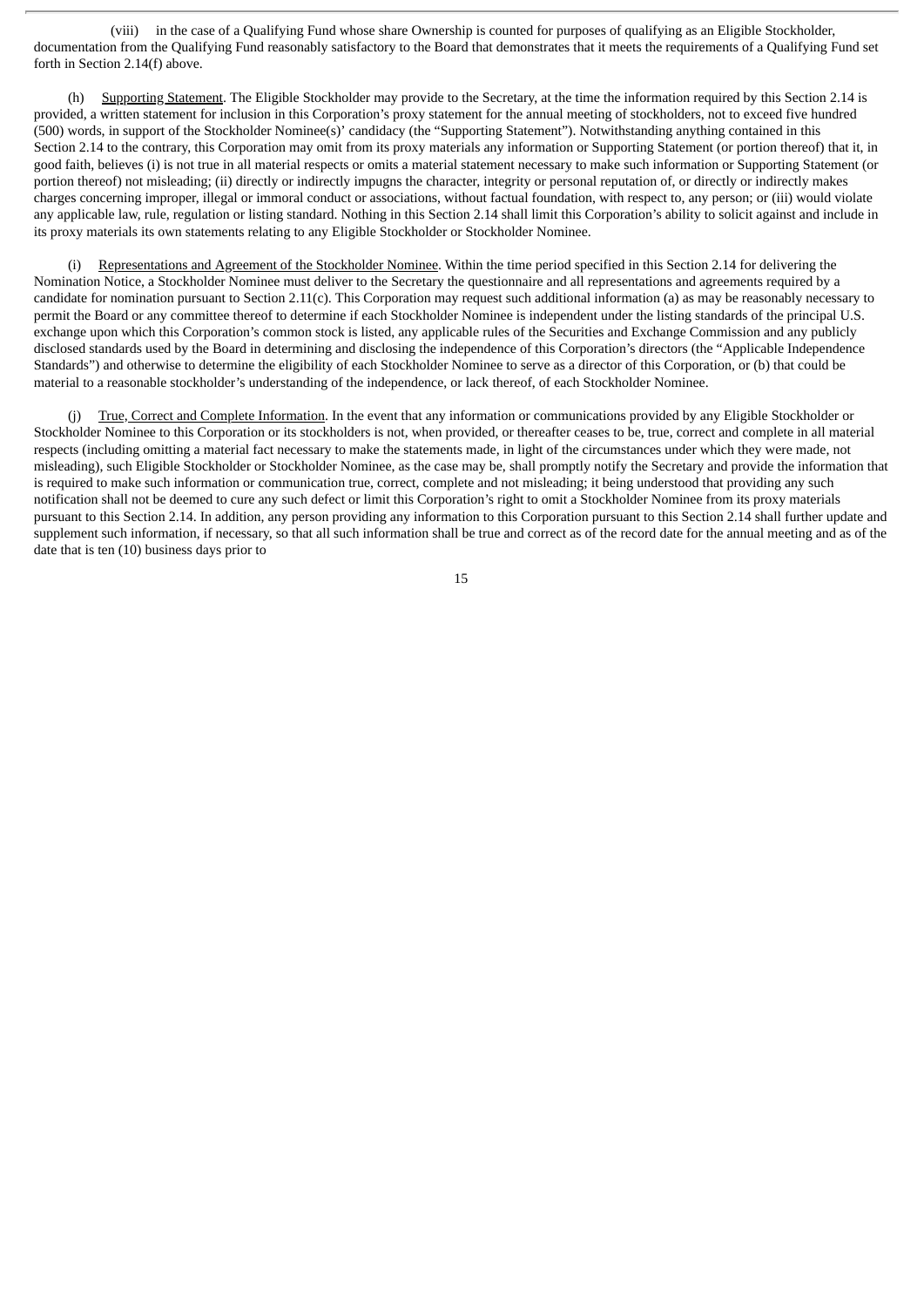the annual meeting or any adjournment or postponement thereof, and such update and supplement (or a written certification that no such updates or supplements are necessary and that the information previously provided remains true and correct as of the applicable date) shall be delivered to, or mailed to and received by, the Secretary at the principal executive offices of this Corporation not later than five (5) business days after the later of the record date for the annual meeting and the date on which the record date is first publicly disclosed by this Corporation (in the case of any update and supplement required to be made as of the record date), and not later than seven (7) business days prior to the date of the annual meeting or any adiournment or postponement thereof (in the case of any update and supplement required to be made as of ten (10) business days prior to the annual meeting).

(k) Limitation on Stockholder Nominees. Any Stockholder Nominee who is included in this Corporation's proxy materials for a particular annual meeting of stockholders, but withdraws from or becomes ineligible or unavailable for election at such annual meeting, will be ineligible to be a Stockholder Nominee pursuant to this Section 2.14 for the next two (2) annual meetings of stockholders.

(l) Exceptions. Notwithstanding anything in this Section 2.14 to the contrary, this Corporation shall not be required to include, pursuant to this Section 2.14, any Stockholder Nominee in its proxy materials for any meeting of stockholders (i) if the Eligible Stockholder who has nominated such Stockholder Nominee has engaged in or is currently engaged in, or has been or is a "participant" in another person's, "solicitation" within the meaning of Rule 14a-1(l) under the Exchange Act in support of the election of any individual as a director at the meeting other than its Stockholder Nominee(s) or a nominee of the Board, (ii) if this Corporation receives notice pursuant to Section 2.14 that any stockholder intends to nominate any nominee for election to the Board at such meeting, (iii) who is not independent under the Applicable Independence Standards, as determined by the Board or any committee thereof, (iv) whose nomination or election as a member of the Board would cause this Corporation to be in violation of these By-laws, the Certificate of Incorporation, the rules and listing standards of the principal exchanges upon which this Corporation's shares of common stock are listed or traded, or any applicable law, rule or regulation, (v) who is or has been, within the past three (3) years, an officer or director of a competitor, as defined in Section 8 of the Clayton Antitrust Act of 1914, (vi) who is a named subject of a pending criminal proceeding (excluding traffic violations and other minor offenses) or has been convicted in such a criminal proceeding within the past ten (10) years, (vii) who is subject to any order of the type specified in Rule 506(d) of Regulation D promulgated under the Securities Act of 1933, as amended, (viii) if such Stockholder Nominee or the applicable Eligible Stockholder shall have provided information to this Corporation in respect to such nomination that was untrue in any material respect or omitted to state a material fact necessary in order to make the statement made, in light of the circumstances under which it was made, not misleading, as determined by the Board, (ix) if such Stockholder Nominee or the applicable Eligible Stockholder otherwise contravenes any of the agreements or representations made by such Stockholder Nominee or Eligible Stockholder or fails to comply with its obligations pursuant to this Section 2.14, or (x) if the applicable Eligible Stockholder ceases to be an Eligible Stockholder for any reason, including but not limited to not Owning the Required Shares through the date of the applicable annual meeting of stockholders.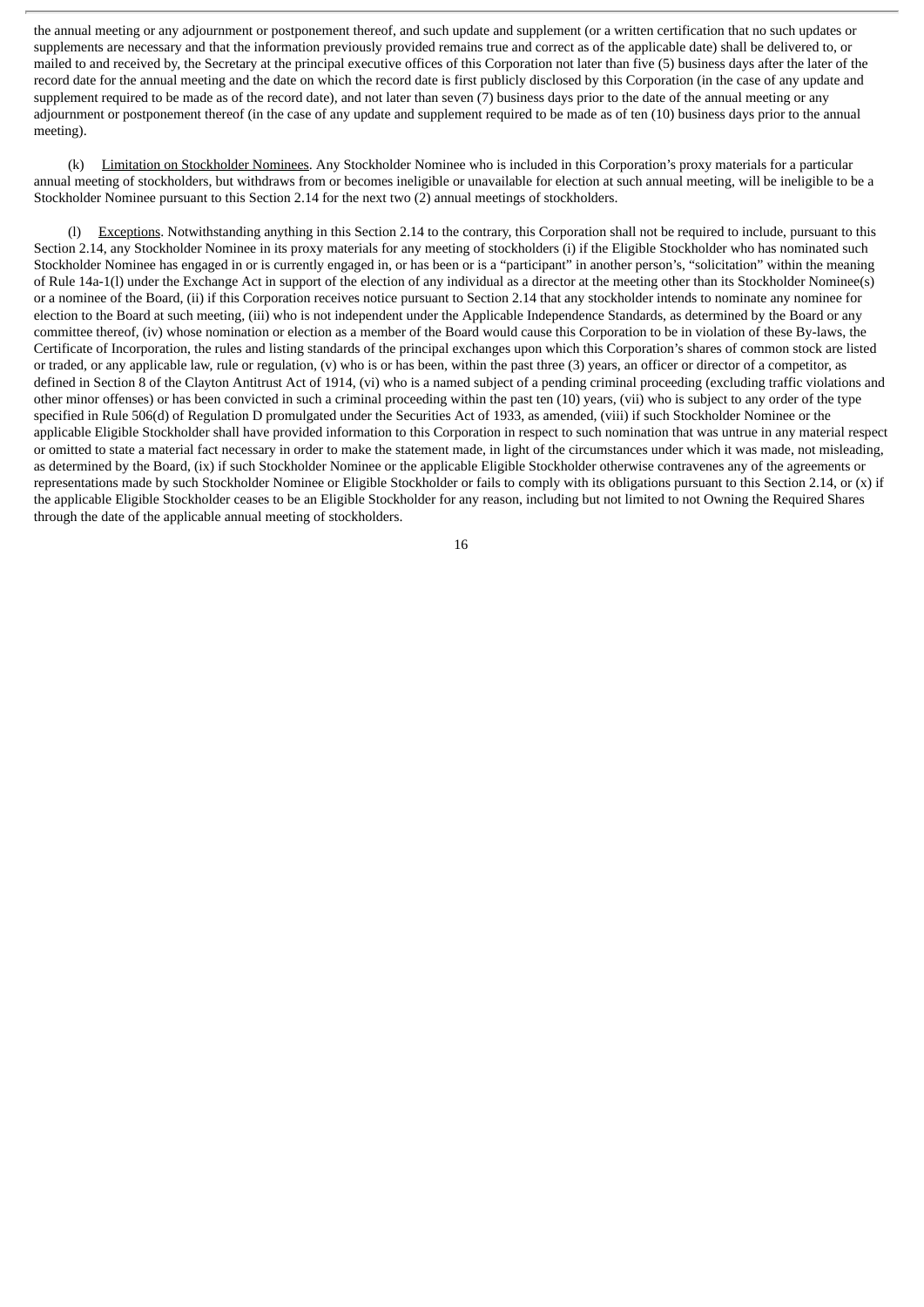(m) Disqualifications. Notwithstanding anything in this Section 2.14 to the contrary, if (i) a Stockholder Nominee is determined not to satisfy the eligibility requirements of this Section 2.14 or any other provision of this Corporation's By-laws, Certificate of Incorporation, Corporate Governance Guidelines or other applicable regulation at any time before the annual meeting (whether or not already included in this Corporation's proxy materials for the annual meeting), (ii) a Stockholder Nominee and/or the applicable Eligible Stockholder shall have breached any of its obligations, agreements or representations or fails to comply with its obligations under this Section 2.14, (iii) the applicable Eligible Stockholder (or a qualified representative thereof) does not appear at the annual meeting of stockholders to present any nomination pursuant to this Section 2.14, (iv) a Stockholder Nominee dies, becomes disabled or otherwise becomes ineligible or unavailable for election at the annual meeting, or (v) the applicable Eligible Stockholder otherwise ceases to be an Eligible Stockholder for any reason, including but not limited to not Owning the Required Shares through the date of the applicable annual meeting of stockholders, in each of clauses (i) through (v) as determined by the Board, any committee thereof or the person presiding at the annual meeting, (x) this Corporation may omit or, to the extent feasible, remove the information concerning such Stockholder Nominee and the related Supporting Statement from its proxy materials and/or otherwise communicate to its stockholders that such Stockholder Nominee will not be eligible for election at the annual meeting, (y) this Corporation shall not be required to include in its proxy materials any successor or replacement nominee proposed by the applicable Eligible Stockholder or any other Eligible Stockholder and (z) the Board or the person presiding at the annual meeting shall declare such nomination to be invalid and such nomination shall be disregarded notwithstanding that proxies in respect of such vote may have been received by this Corporation.

(n) Filing Obligation. The Eligible Stockholder (including any person who Owns shares of common stock of this Corporation that constitute part of the Eligible Stockholder's Ownership for purposes of satisfying Section 2.14(e) hereof) shall file with the Securities and Exchange Commission any solicitation or other communication with this Corporation's stockholders relating to the meeting at which the Stockholder Nominee will be nominated, regardless of whether any such filing is required under Regulation 14A of the Exchange Act or whether any exemption from filing is available for such solicitation or other communication under Regulation 14A of the Exchange Act.

#### **ARTICLE III Board of Directors**

**3.01** *General Powers.* Subject to the requirements of the General Corporation Law, the property, business and affairs of this Corporation shall be managed by the Board.

**3.02** *Number and Term of Office.* The Board shall consist of one or more members, the number thereof to be determined from time to time by resolution of the Board. Directors need not be stockholders. Each of the directors of this Corporation shall hold office until his or her successor shall have been duly elected and shall qualify or until he or she shall resign or shall have been removed in the manner provided in these By-laws.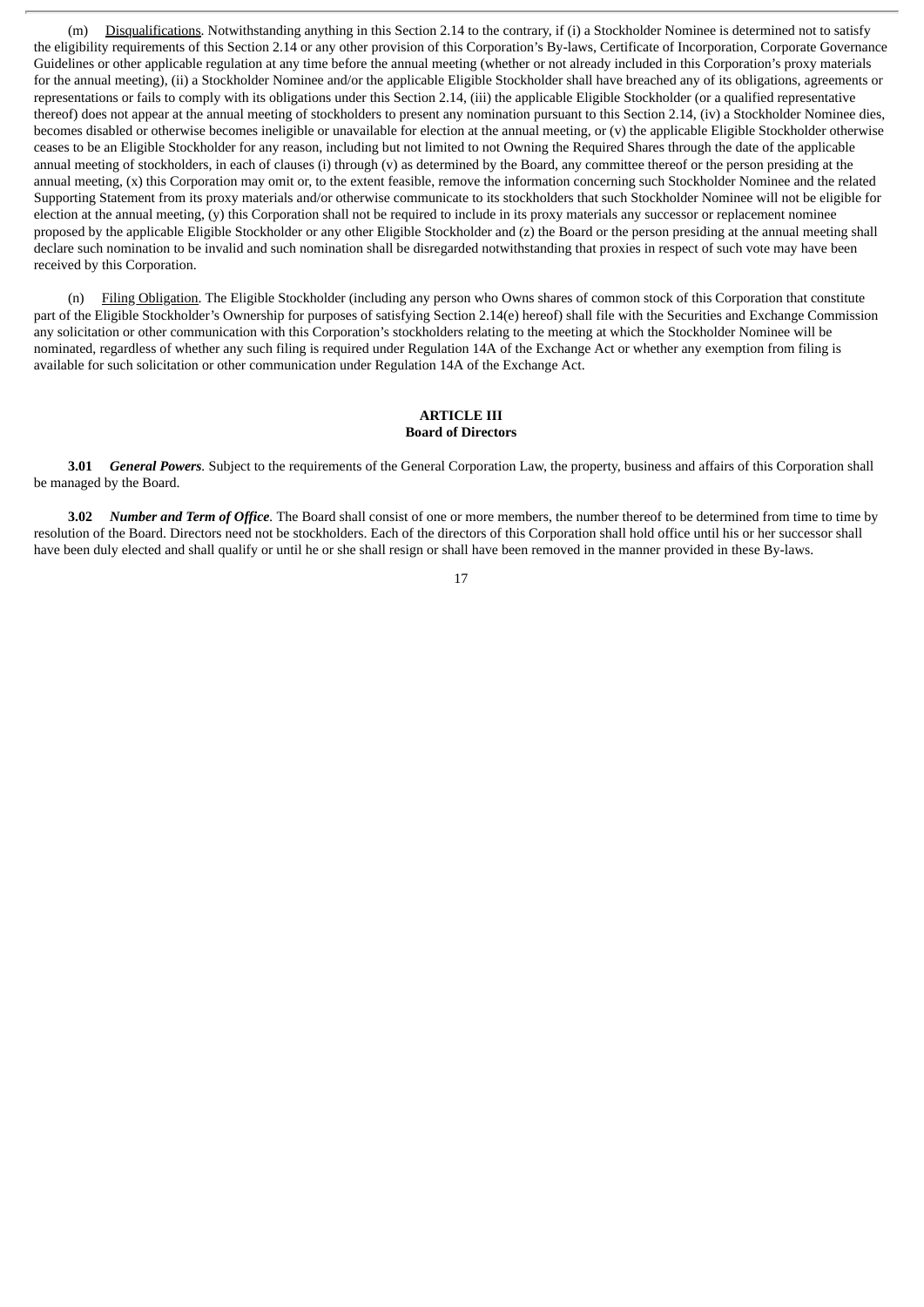#### **3.03** *Election of Directors*.

(a) The directors shall be elected annually by the stockholders of this Corporation. Except as otherwise provided in Section 3.05 below, each director shall be elected by the vote of a majority of the votes cast with respect to such director's election at any annual or special meeting for the election of directors at which a quorum is present. If, however, as of the tenth (10th) day preceding the date the notice of the meeting is first mailed for such meeting to the stockholders of this Corporation, the number of nominees exceeds the number of directors to be elected (a "Contested Election"), the nominees receiving the greatest number of votes of the shares represented in person or by proxy at the meeting and entitled to vote on the election of directors, up to the number of directors to be elected, shall be the directors. For purposes of this Section 3.03, a "majority of the votes cast" means that the number of shares voted "for" a nominee must exceed the number of votes cast "against" that nominee (with "abstentions" and "broker non-votes" not counted as a vote cast either "for" or "against" that director's election).

(b) If an incumbent director is not reelected but would otherwise remain in office until his or her successor is elected and qualified, the director shall offer to tender his or her resignation to the Board, which may be conditioned upon acceptance of such resignation by the Board. If a resignation is so conditioned, the Governance Committee of the Board, or such other committee designated by the Board pursuant to Section 3.15 below, will evaluate any such resignation in light of the best interests of this Corporation and its stockholders and will make a recommendation to the Board on whether to accept or reject such resignation or whether other action should be taken with respect thereto. In making its recommendation, such committee may consider any factors it deems relevant, including the director's qualifications, the director's past and expected future contributions to this Corporation, the overall composition of the Board and whether accepting the tendered resignation would cause this Corporation to fail to satisfy or otherwise comply with any applicable rule or regulation (including listing requirements of The Nasdaq Stock Market LLC and the federal securities laws). The Board will act on the resignation, taking into account the recommendation of such committee, and this Corporation will publicly disclose (by a press release and filing an appropriate disclosure with the Securities and Exchange Commission) the Board's decision regarding the resignation and, if such resignation is rejected, the rationale behind the decision within ninety (90) days from the date of the certification of the election results. The director who tenders his or her resignation will not participate in the decision of the Board or Board committee.

(c) If the Board accepts a director's resignation pursuant to this By-law, or if a nominee for director is not elected and the nominee is not an incumbent director, then the Board may fill the resulting vacancy in accordance with the provisions of these By-laws or may decrease the size of the Board in accordance with the provisions of these By-laws.

(d) If no directors receive the requisite majority vote at an annual or special meeting held for the election of directors that is not a Contested Election, the incumbent Board will nominate a new slate of directors and hold a special meeting for the purpose of electing those nominees within one hundred eighty (180) days after the certification of the stockholder vote at the prior meeting. In this circumstance, the incumbent Board will continue to serve until new directors are duly elected and qualified.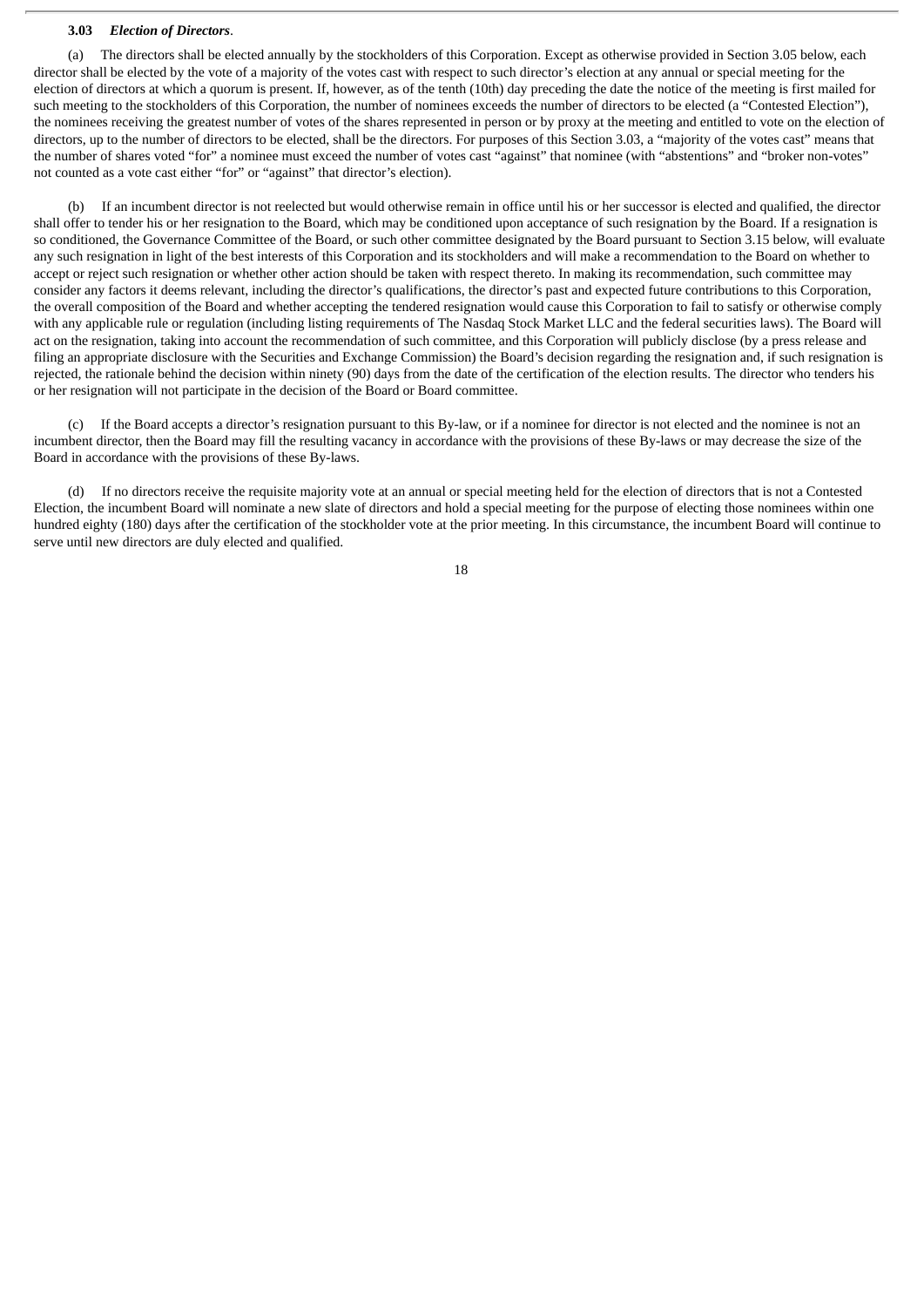**3.04** *Resignations.* Any director of this Corporation may resign at any time by giving notice in writing or by electronic transmission to the Board or to the Secretary of this Corporation. Any such resignation shall take effect at the time specified therein, or, if the time be not specified, it shall take effect immediately upon its receipt by the Board or the Secretary; and unless otherwise specified therein, the acceptance of such resignation shall not be necessary to make it effective.

**3.05** *Vacancies.* Except as otherwise provided in the Certificate of Incorporation, any vacancy in the Board, whether because of death, resignation, disqualification, an increase in the number of directors, or any other cause, may be filled by vote of the majority of the remaining directors, although less than a quorum, or by a plurality of the votes cast at a meeting of stockholders. Each director so chosen to fill a vacancy shall hold office until his or her successor shall have been elected and shall qualify or until he or she shall resign or shall have been removed in the manner provided in these By-laws. If there are no directors in office, then an election of directors may be held in the manner provided by the General Corporation Law.

**3.06** *Place of Meeting, Etc.* The Board may hold any of its meetings at such place or places within or without the State of Delaware as the Board may from time to time by resolution designate or as shall be designated by the person or persons calling the meeting or in the notice or a waiver of notice of any such meeting. Directors may participate in any regular or special meeting of the Board by means of conference telephone or other communications equipment pursuant to which all persons participating in the meeting of the Board can hear each other, and such participation shall constitute presence in person at such meeting.

**3.07** *Annual Meeting.* The Board shall meet as soon as practicable after each annual election of directors and notice of such first meeting shall not be required, provided a quorum shall be present; or such meeting may be held at such time and place as shall be specified in a notice given as hereinafter provided for special meetings of the Board, or as shall be specified in a waiver given by each person entitled to notice.

**3.08** *Regular Meetings.* Regular meetings of the Board shall be held at such times and places as the Board shall from time to time by resolution determine. If any day fixed for a regular meeting shall be a legal holiday at the place where the meeting is to be held, then the meeting shall be held at the same time and place on the next succeeding business day not a legal holiday.

**3.09** *Special Meetings; Notice.* Special meetings of the Board for any purpose or purposes may be called at any time by the Chairman of the Board, the Chief Executive Officer, the President, the Secretary or any two directors. Notice of a special meeting of the Board shall be given by the person or persons calling the meeting at least twenty-four (24) hours before the special meeting. Except as otherwise provided herein or permitted by applicable law, notices to any director may be in writing and delivered personally or may be given by telephone or by any means of electronic transmission (including, without limitation, electronic mail or calendar invitation by electronic mail) directed to an address for receipt by such director of electronic transmissions appearing on the books of this Corporation.

**3.10** *Quorum and Manner of Acting.* Except as otherwise provided in these By-laws, the Certificate of Incorporation or by law, the presence of a majority of the authorized number of directors shall be required to constitute a quorum for the transaction of business at any meeting of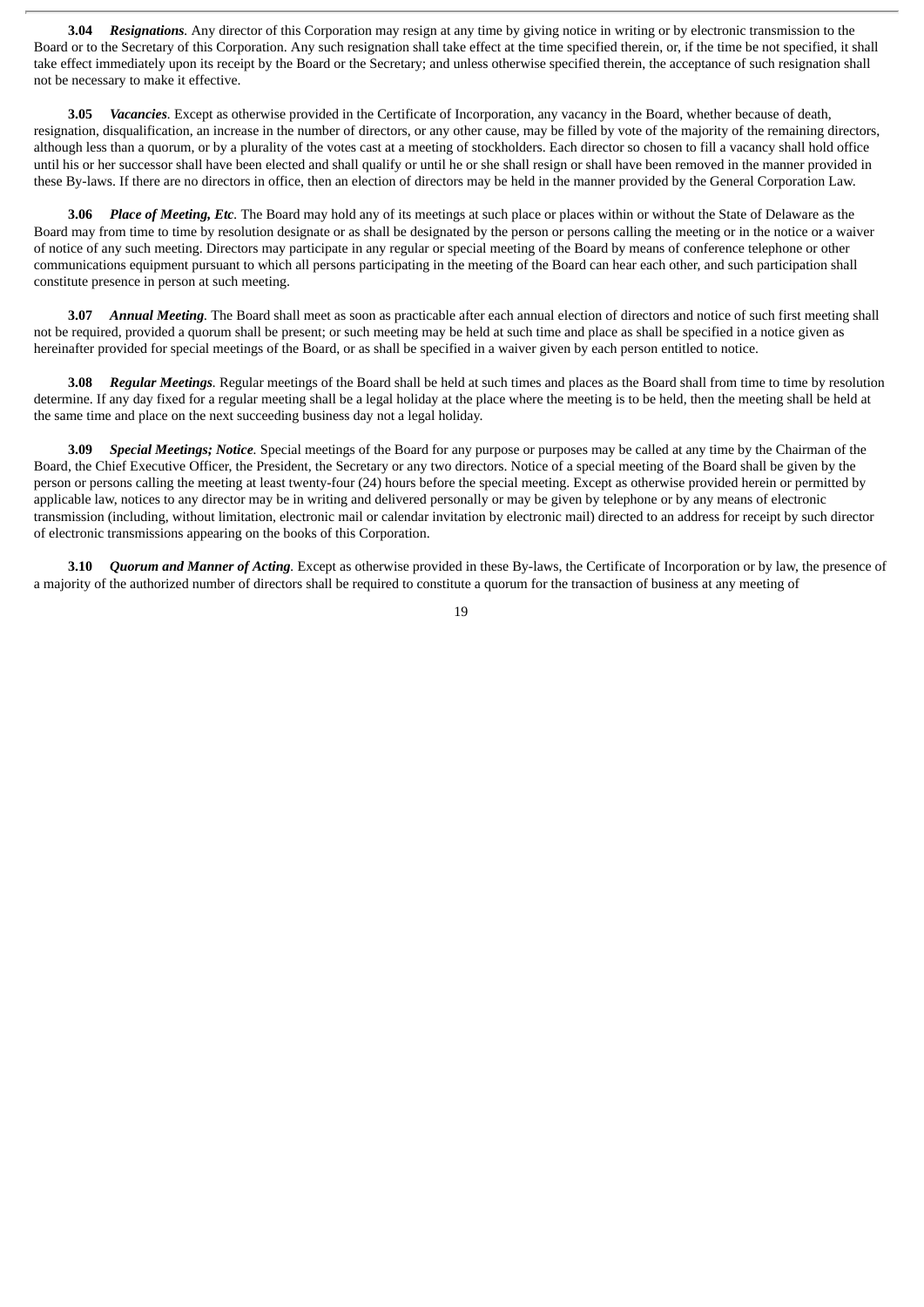the Board, and all matters shall be decided at any such meeting, a quorum being present, by the affirmative votes of a majority of the directors present. In the absence of a quorum, a majority of directors present at any meeting may adjourn the same from time to time until a quorum shall be present. Notice of any adjourned meeting need not be given. The directors shall act only as a Board, and the individual directors shall have no power as such.

**3.11** *Action by Consent.* Any action required or permitted to be taken at any meeting of the Board or of any committee thereof may be taken without a meeting if all members of the Board or of such committee, as the case may be, consent thereto in writing or by electronic transmission. Any such consent may be documented, signed and delivered in any manner permitted by Section 116 of the General Corporation Law. After any such action is taken, the consent or consents relating thereto shall be filed with the minutes of proceedings of the Board or committee in the same paper or electronic form as the minutes are maintained.

**3.12** *Removal of Directors.* Except as otherwise provided by the Certificate of Incorporation or applicable law, any director may be removed at any time, either with or without cause, by the affirmative vote of the stockholders then entitled to vote at an election of directors having a majority of the voting power of this Corporation given at an annual meeting or a special meeting of the stockholders called for such purpose.

**3.13** *Compensation.* The directors shall receive only such compensation for their services as directors as may be allowed by resolution of the Board. The Board may also provide that this Corporation shall reimburse each such director for any expense incurred by such director on account of his or her attendance at any meetings of the Board or committees of the Board. Neither the payment of such compensation nor the reimbursement of such expenses shall be construed to preclude any director from serving this Corporation or its subsidiaries in any other capacity and receiving compensation therefor.

**3.14** *Chairman and Vice Chairman of the Board of Directors*. This Corporation shall have a Chairman of the Board and, at its discretion, a Vice Chairman of the Board. Any such Chairman of the Board or Vice Chairman of the Board may be an officer of this Corporation if determined by the Board in its discretion. The Chairman of the Board, and in his or her absence the Vice Chairman of the Board, shall preside at all meetings of the stockholders and of the Board. The Chairman of the Board and the Vice Chairman of the Board shall have such other powers and duties as may from time to time be assigned to him or her by the Board or as may be prescribed by the By-laws.

#### **3.15** *Committees*.

(a) The Board may appoint one or more committees, each consisting of one or more directors, and delegate to such committees any of the authority of the Board permitted by law except with respect to:

(i) the approval or adoption, or the making of a recommendation to the stockholders with respect to, any action or matter that is required under the General Corporation Law to be submitted to the stockholders;

(ii) the filling of vacancies on the Board or on any committee;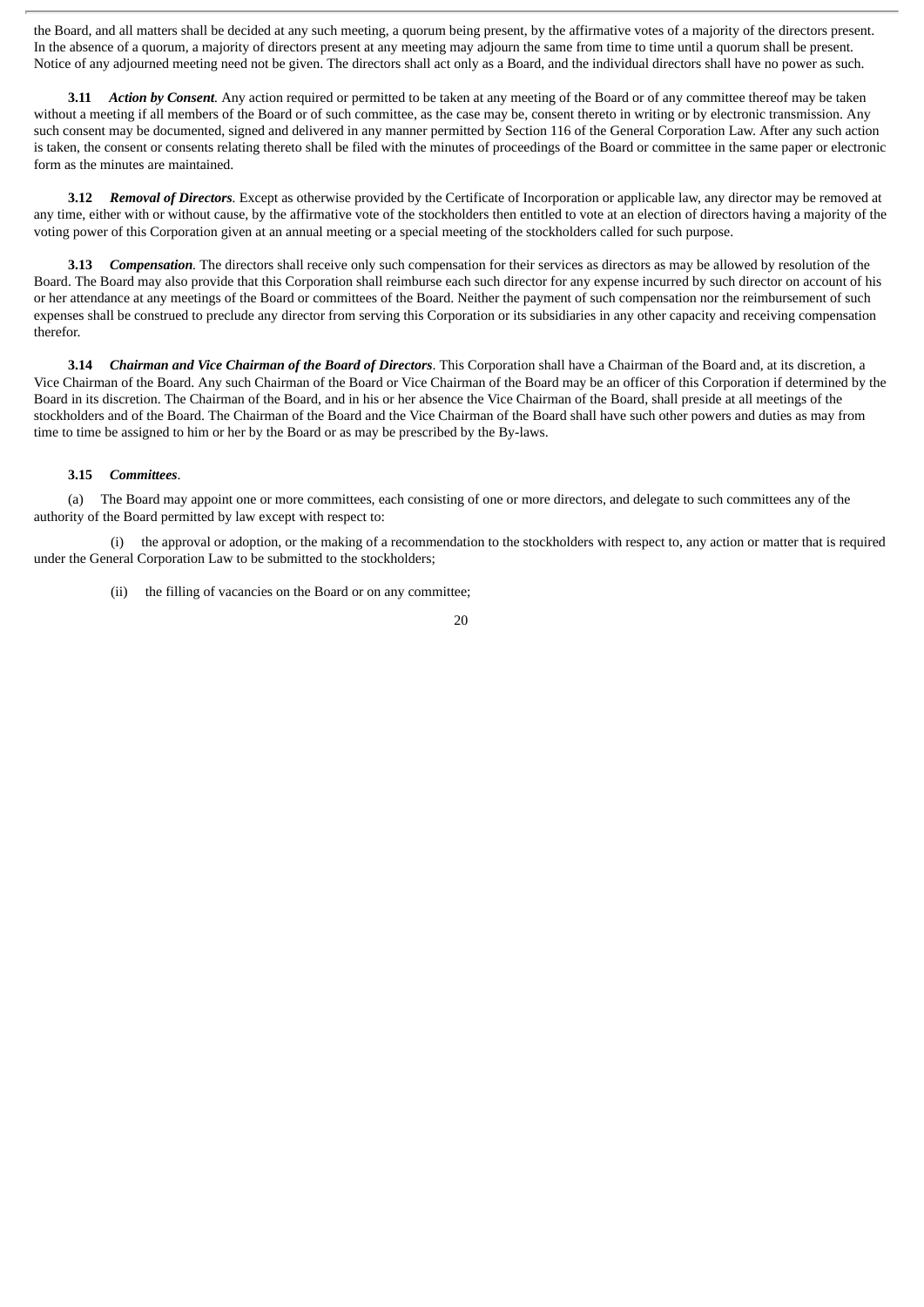(iii) except as otherwise required by law or the rules and regulations of any nationally recognized securities exchange on which shares of this Corporation's stock are traded, the fixing of compensation of the directors for serving on the Board or on any committee;

- (iv) the amendment or repeal of these By-laws or the adoption of new By-laws;
- (v) the amendment or repeal of any resolution of the Board which by its express terms is not amendable or repealable;
- (vi) distribution to the stockholders of this Corporation except at a rate or in a periodic amount or within a price range determined by the

Board; or

(vii) the appointment of other committees of the Board or the members thereof.

(b) Any such committee must be appointed by resolution adopted by the Board and may be designated an Executive Committee or by such other name as the Board shall specify. The Board may designate one or more directors as alternate members of any committee, who may replace any absent member at any meeting of the committee. The Board shall have the power to prescribe the manner in which proceedings of any such committee shall be conducted. In the absence of any such prescription, such committee shall have the power to prescribe the manner in which its proceedings shall be conducted. Unless the Board or such committee shall provide, the regular and special meetings of any such committee shall be governed by the provisions of this Article applicable to meetings and actions of the Board. Minutes shall be kept of each meeting of such committee and filed with the Secretary of this Corporation.

**3.16** *Executive Committee.* The passage of any resolution of the committee designated by the Board as the Executive Committee shall, in addition to any other limitations prescribed by the Board in accordance with the provisions of Section 3.15, require the affirmative vote of a majority of directors present and voting on such resolution who are not employees of this Corporation.

**3.17** *Rights of Inspection.* Every director shall have the right to examine this Corporation's stock ledger, a list of its stockholders and its other books and records for a purpose reasonably related to the director's position as a director. The Court of Chancery of the State of Delaware is vested with the exclusive jurisdiction to determine whether a director is entitled to the inspection sought.

**3.18** *Organization.* Meetings of the Board shall be presided over by the Chairman of the Board, or in his or her absence by the Vice Chairman of the Board, if any, or in his or her absence by the Chief Executive Officer if such person is a member of the Board, or in his or her absence by a chairperson chosen at the meeting. The Secretary shall act as secretary of the meeting, but in his or her absence the chairperson of the meeting may appoint any person to act as secretary of the meeting.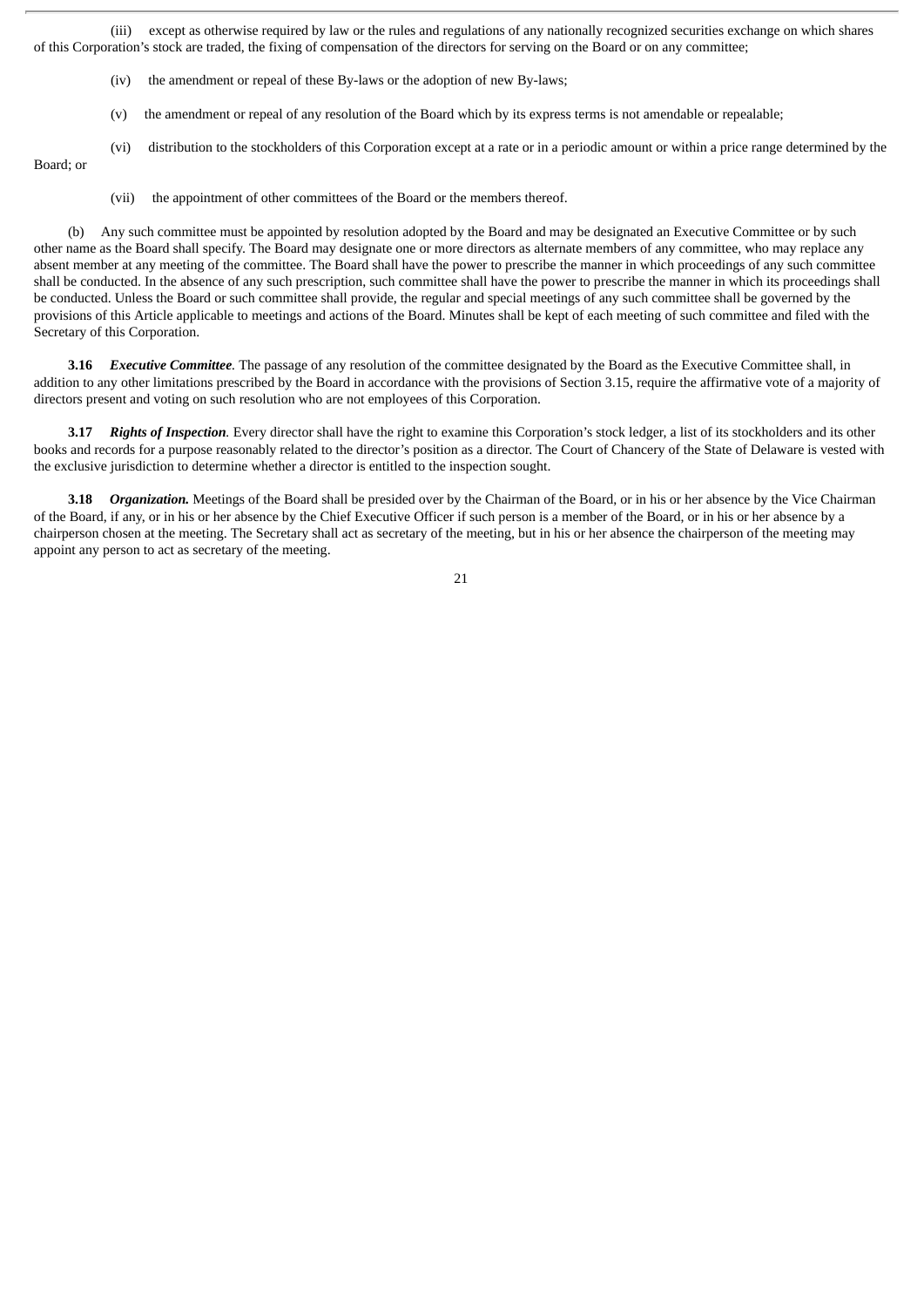#### **ARTICLE IV Officers**

#### **4.01** *Corporate Officers*.

(a) The officers of this Corporation shall consist of a Chief Executive Officer, a Secretary and a Chief Financial Officer. At the discretion of the Board, the Chairman of the Board may be an officer of this Corporation.

(b) In addition to the officers specified in Section 4.01(a), the Board may appoint such additional officers as the Board may deem necessary or desirable, including a President, one or more Vice Presidents, one or more Assistant Secretaries, a Treasurer and one or more Assistant Treasurers, each of whom shall hold office for such period, have such authority and perform such duties as the Board may from time to time determine. The Board may delegate to any officer of this Corporation or any committee of the Board the power to appoint, remove and prescribe the term and duties of any officer provided for in this Section 4.01(b).

(c) One person may hold two or more offices, except that the Secretary may not hold the office of Chief Executive Officer.

**4.02** *Appointment and Term of Office.* Each officer shall serve at the pleasure of the Board and shall hold office until a successor shall have been appointed or until such officer's death, disqualification, resignation or removal. Any officer may be removed, either with or without cause, by the Board or, except in case of an officer appointed by the Board, by any officer upon whom such power of removal may be conferred by the Board.

**4.03** *Resignations.* Any officer may resign at any time by giving notice in writing or by electronic transmission of such officer's resignation to this Corporation. Any such resignation shall take effect at the time specified therein, or, if the time be not specified, upon receipt thereof by this Corporation. Unless otherwise specified therein, the acceptance of such resignation shall not be necessary to make it effective.

**4.04** *Vacancies.* A vacancy in any office because of death, resignation, removal or disqualification or other event, may be filled in the manner prescribed in these By-laws for regular appointments to such office.

**4.05** *Chief Executive Officer.* The Chief Executive Officer shall have, subject to the control of the Board, general and active supervision, direction and control of the business of this Corporation and its officers, agents and employees, and shall perform all duties as may from time to time be assigned to him or her by the Board.

**4.06** *Secretary.* The Secretary shall keep or cause to be kept, at the principal executive office of this Corporation or at such other place as the Board may order, a book of minutes of all meetings of the stockholders, the Board and its committees, the time and place, if any, of holding such meetings, whether regular or special, and, if special, how authorized, the notice thereof given, the names of those present at Board and committee meetings, the number of shares present or represented at stockholder meetings and the proceedings thereof. The Secretary shall keep, or shall cause to be kept, at the principal executive office or at the office of this Corporation's transfer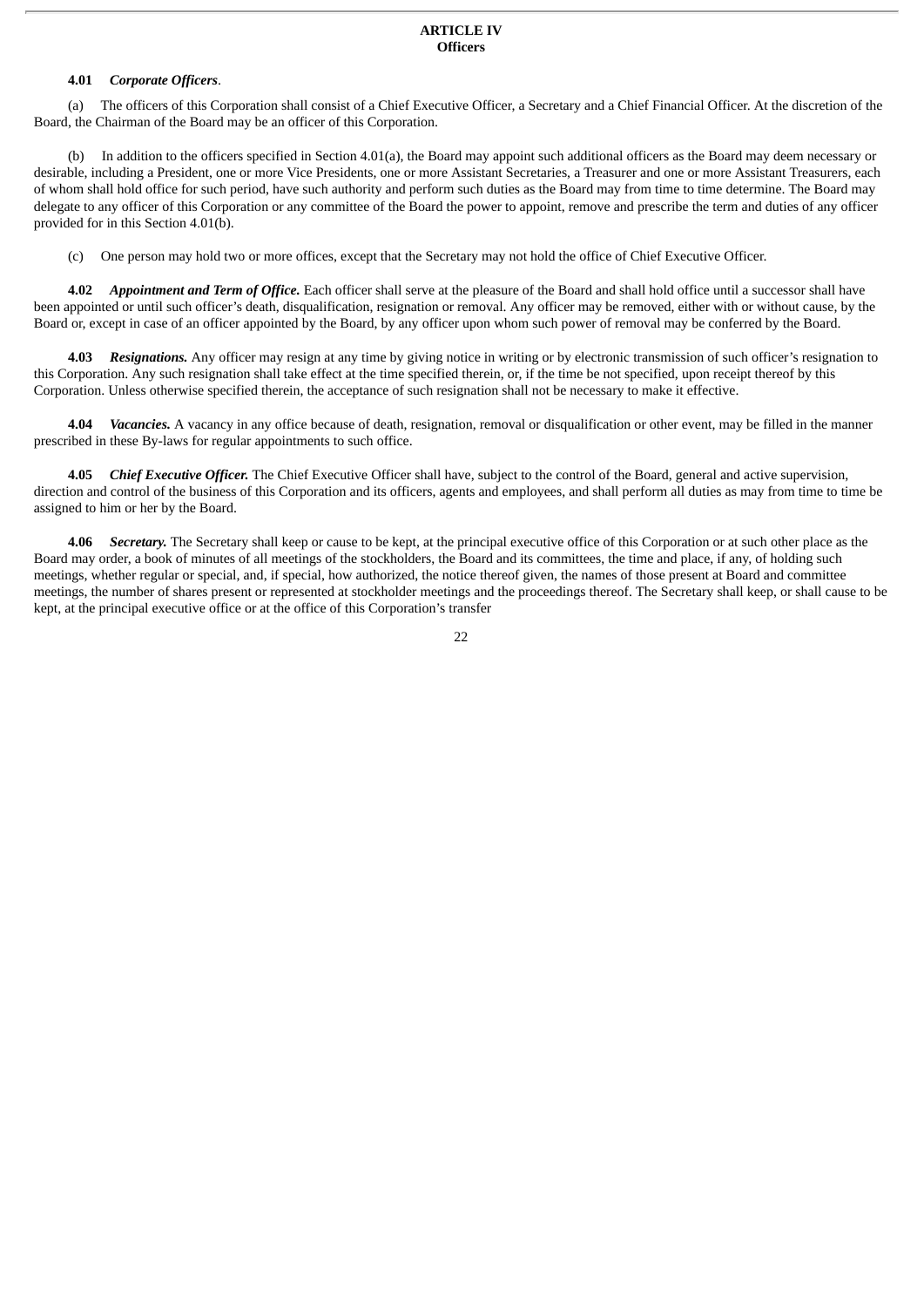agent or registrar, a share register, or a duplicate share register, showing the names of stockholders and their addresses, the number and classes of shares of stock held by each, the number and date of certificates representing such shares and the number and date of cancellation of every certificate surrendered for cancellation. The Secretary shall give, or shall cause to be given, in conformity with these By-laws, notice of all meetings of the stockholders and of the Board and of any committees thereof requiring notice. The Secretary shall keep the seal of this Corporation in safe custody and shall have such other powers and shall perform such other duties as may from time to time be assigned to him or her by the Board. In the event of the absence, inability or refusal to act of the Secretary, any Assistant Secretary shall perform the duties and exercise the powers of the Secretary.

**4.07** *Chief Financial Officer.* The Chief Financial Officer shall keep and maintain, or shall cause to be kept and maintained, adequate and correct accounts of the properties and business transactions of this Corporation, and shall send or shall cause to be sent to the stockholders of this Corporation such financial statements and reports as are by law or by these By-laws required to be sent to them. The books of account shall at all reasonable times be open to inspection by any director. The Chief Financial Officer shall render to the Chief Executive Officer and directors, whenever they request it, an account of all transactions as Chief Financial Officer and of the financial condition of this Corporation, and shall have such other powers and perform such other duties as may from time to time be assigned to him or her by the Board.

**4.08** *Compensation.* To the extent required by applicable listing requirements of The Nasdaq Stock Market LLC, the compensation of those officers appointed by the Board pursuant to Section 4.01(a) or (b) of these By-laws shall be fixed from time to time by the Board or a committee of the Board delegated with such authority. No officer shall be prevented from receiving compensation by reason of the fact that such officer is also a director of this Corporation or any of its subsidiaries. Nothing contained herein shall preclude any officer from serving this Corporation or any of its subsidiaries, in any other capacity and receiving compensation therefor.

#### **ARTICLE V Contracts, Checks, Drafts, Bank Accounts, Etc**.

**5.01** *Execution of Contracts.* The Board, except as in these By-laws otherwise provided, may authorize any officer or officers, agent or agents, to enter into any contract or execute any instrument in the name of and on behalf of this Corporation, and such authority may be general or confined to specific instances. Unless so authorized by the Board or by these By-laws, no officer, agent or employee shall have any power or authority to bind this Corporation by any contract or engagement or to pledge its credit or to render it liable for any purpose or in any amount.

**5.02** *Checks, Drafts, Etc.* All checks, drafts or other orders for payment of money, notes or other evidence of indebtedness, issued in the name of or payable to this Corporation, shall be signed or endorsed by such person or persons and in such manner as, from time to time, shall be determined by resolution of the Board. Each authorized person shall give such bond, if any, as the Board may require.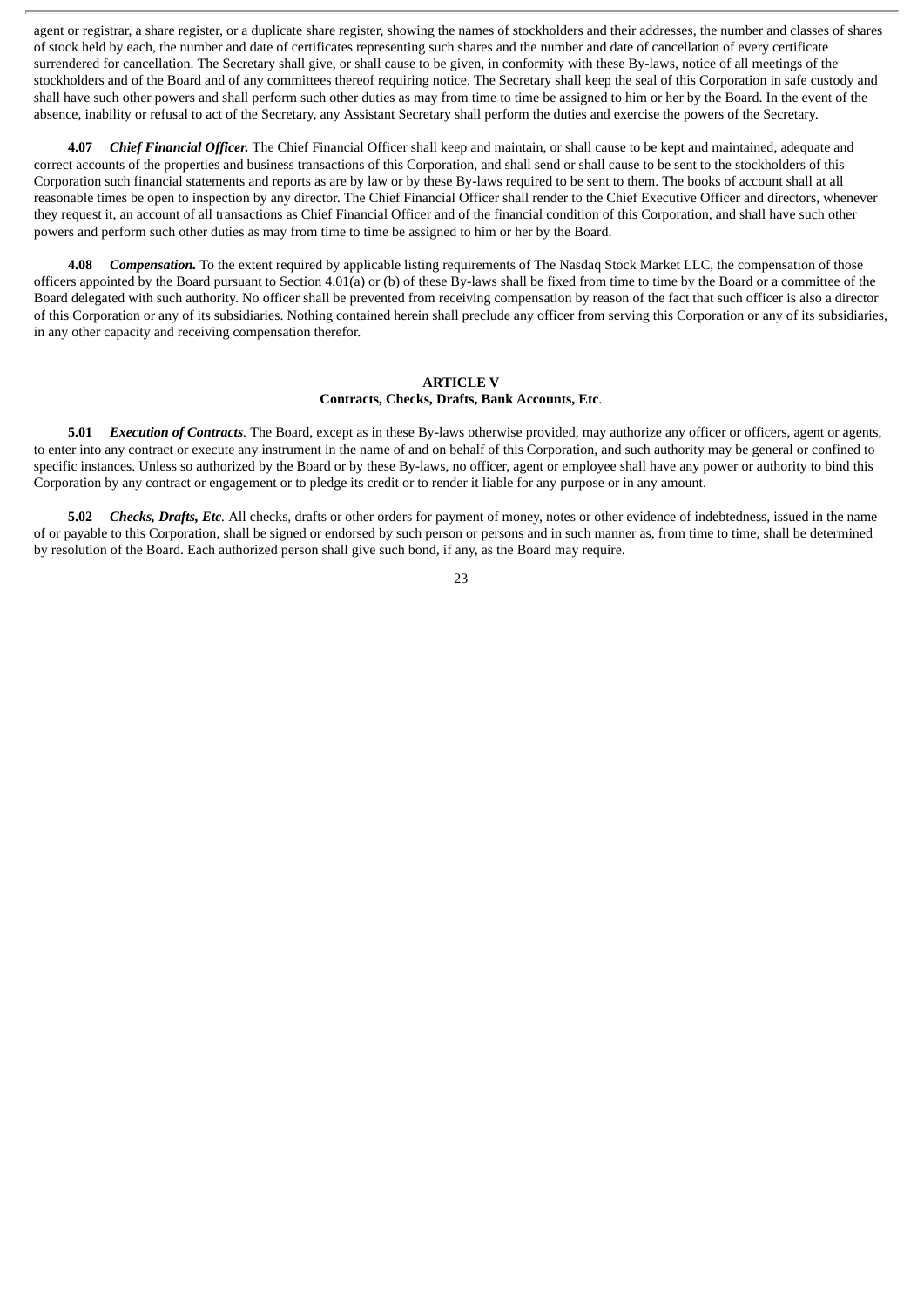**5.03** *Deposits.* All funds of this Corporation not otherwise employed shall be deposited from time to time to the credit of this Corporation in such banks, trust companies and other depositories as the Board may select, or as may be selected by any officer or officers, assistant or assistants, agent or agents, or attorney or attorneys of this Corporation to whom such power shall have been delegated by the Board. For the purpose of deposit and for the purpose of collection for the account of this Corporation, the Chief Executive Officer, the President, the Chief Financial Officer and any Treasurer appointed in accordance with Section 4.01(b) (or any other officer or officers, assistant or assistants, agent or agents, or attorney or attorneys of this Corporation who shall from time to time be determined by the Board) may each endorse, assign and deliver checks, drafts and other orders for the payment of money which are payable to the order of this Corporation.

**5.04** *General and Special Bank Accounts.* The Board may from time to time authorize the opening and keeping of general and special bank accounts with such banks, trust companies or other depositories as the Board may select or as may be selected by any officer or officers, assistant or assistants, agent or agents, or attorney or attorneys of this Corporation to whom such power shall have been delegated by the Board. The Board may make such special rules and regulations with respect to such bank accounts, not inconsistent with the provisions of these By-laws, as it may deem expedient.

#### **ARTICLE VI Shares and Their Transfer**

#### **6.01** *Certificates of Stock; Uncertificated Shares*.

(a) The shares of stock of this Corporation shall be represented by certificates, provided that the Board may provide by resolution or resolutions that some or all of any or all classes or series of its stock shall be uncertificated shares. Any such resolution shall not apply to shares represented by a certificate until such certificate is surrendered to this Corporation. Notwithstanding the adoption of any resolution providing for uncertificated shares, every holder of stock represented by certificates and upon request every holder of uncertificated shares shall be entitled to have a certificate, in such form as the Board shall prescribe, signed by, or in the name of this Corporation by any two authorized officers of this Corporation (it being understood that each of the Chairman of the Board, the Vice Chairman of the Board, the Chief Executive Officer, the President, a Vice President, the Treasurer, an Assistant Treasurer, the Secretary or an Assistant Secretary shall be an authorized officer for such purpose), representing the number of shares registered in certificate form. Any of or all of the signatures on the certificates may be by facsimile. In case any officer, transfer agent or registrar who has signed, or whose facsimile signature has been placed upon, any such certificate shall have ceased to be such officer, transfer agent or registrar before such certificate is issued, such certificate may nevertheless be issued by this Corporation with the same effect as though the person who signed such certificate, or whose facsimile signature shall have been placed thereupon, were such officer, transfer agent or registrar at the date of issue.

(b) A record shall be kept of the respective names of the persons, firms or corporations owning the stock represented by certificates or registered in uncertificated form, the number and class of shares represented by such certificates or registered in uncertificated form, and in case of cancellation, the respective dates of cancellation. Every certificate surrendered to this Corporation for exchange or transfer shall be cancelled, and, where the shares are to be represented by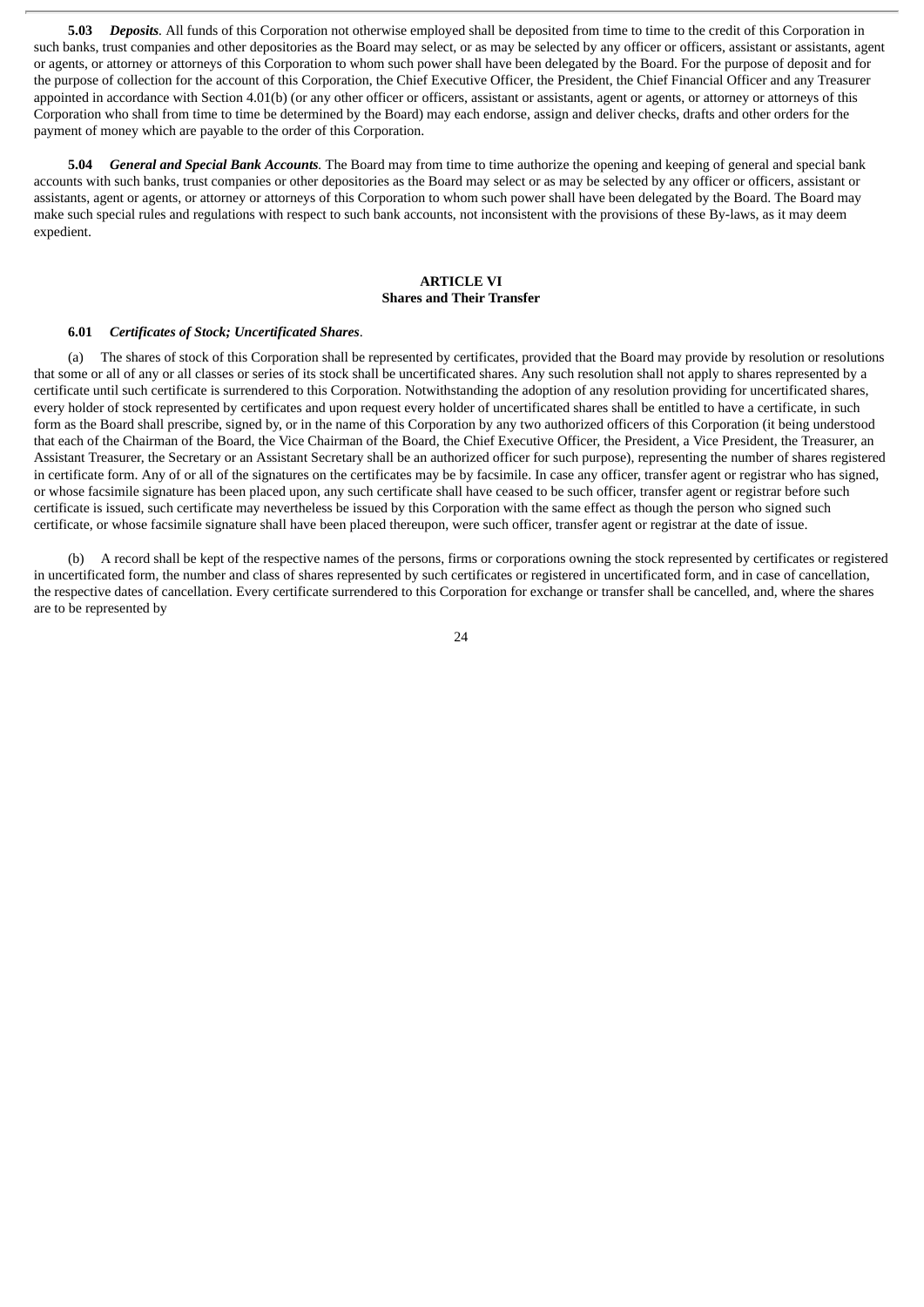certificates, no new certificate or certificates shall be issued in exchange for any existing certificate until such existing certificate shall have been so cancelled, except in cases provided for in Section 6.04. Uncertificated shares shall be cancelled and issuance of new equivalent uncertificated shares shall be made to the person entitled thereto and the transaction shall be recorded upon the books of this Corporation.

**6.02** *Transfers of Stock.* Shares of capital stock of this Corporation shall be transferable in the manner prescribed by law and in these By-laws. Shares of capital stock of this Corporation shall only be transferred on the books of this Corporation by the holder of record thereof or by such holder's attorney duly authorized in writing, upon surrender to this Corporation of the certificate or certificates representing such shares endorsed by the appropriate person or persons (or, with respect to uncertificated shares, by delivery of duly executed instructions or in any other manner permitted by applicable law), with such evidence of the authenticity of such endorsement or execution, transfer, authorization, and other matters as this Corporation may reasonably require, and accompanied by all necessary stock transfer stamps.

**6.03** *Regulations.* Subject to the provisions of the Certificate of Incorporation and these By-laws, the Board may make such additional rules and regulations as it may deem expedient concerning the issue, transfer and registration of certificates representing shares of the stock of this Corporation or uncertificated shares.

**6.04** *Lost, Stolen, Destroyed, and Mutilated Certificates.* In any case of loss, theft, destruction, or mutilation of any certificate of stock, another may be issued in its place upon proof of such loss, theft, destruction, or mutilation and upon the giving of a bond of indemnity to this Corporation in such form and in such sum as the Board may direct; provided, however, that a new certificate may be issued without requiring any bond when, in the judgment of the Board, it is proper to do so.

#### **ARTICLE VII Indemnification**

**7.01** *Scope of Indemnification.* This Corporation shall indemnify and hold harmless, to the fullest extent permitted by applicable law as it presently exists or may hereafter be amended, any person (a "Covered Person") who was or is made or is threatened to be made a party or is otherwise involved in any action, suit or proceeding, whether civil, criminal, administrative or investigative (a "proceeding"), by reason of the fact that he or she, or a person for whom he or she is the legal representative, is or was a director or officer of this Corporation or, while a director or officer of this Corporation, is or was serving at the request of this Corporation as a director, officer, member, manager, partner, employee or agent of another corporation or of a partnership, limited liability company, joint venture, trust, other enterprise or nonprofit entity, including service with respect to employee benefit plans, against all liability and loss suffered and expenses (including attorneys' fees) actually and reasonably incurred by such Covered Person in connection with such proceeding. Notwithstanding the preceding sentence, except as otherwise provided in Section 7.06, this Corporation shall be required to indemnify a Covered Person pursuant to this Article VII in connection with a proceeding (or part thereof) commenced by such Covered Person only if the commencement of such proceeding (or part thereof) by the Covered Person was authorized in the specific case by the Board.

<sup>25</sup>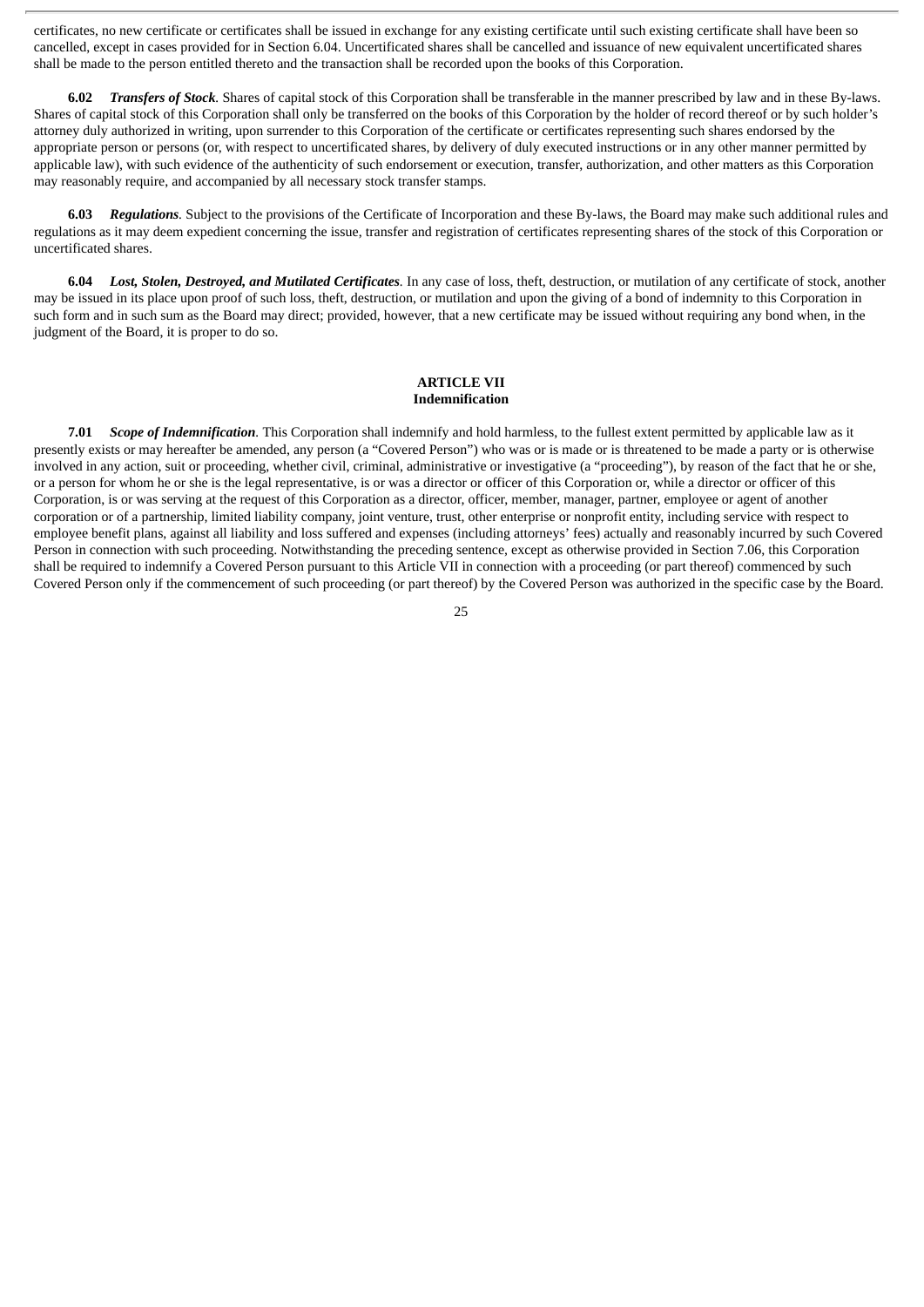**7.02** *Advancement of Expenses.* This Corporation shall to the fullest extent not prohibited by applicable law pay the expenses (including attorneys' fees) incurred by a Covered Person in defending any proceeding in advance of its final disposition, provided, however, that, to the extent required by law, such payment of expenses in advance of the final disposition of the proceeding shall be made only upon receipt of an undertaking by the Covered Person to repay all amounts advanced if it should be ultimately determined that the Covered Person is not entitled to be indemnified under this Article VII or otherwise.

**7.03** *Other Rights and Remedies.* The rights conferred on any Covered Person by this Article VII shall not be exclusive of any other rights which such Covered Person may have or hereafter acquire under any statute, provision of the Certificate of Incorporation, these By-laws, agreement, vote of stockholders or disinterested directors or otherwise.

**7.04** *Continuation of Indemnification and Advancement of Expenses.* The indemnification and advancement of expenses provided by, or granted pursuant to, this Article VII shall, unless otherwise provided when authorized or ratified, continue as to a person who has ceased to be a director or officer and shall inure to the benefit of the heirs, executors and administrators of such a person.

**7.05** *Insurance.* Upon resolution passed by the Board, this Corporation may purchase and maintain insurance on behalf of any person who is or was a director, officer, employee or agent of this Corporation or, while a director, officer, employee or agent of this Corporation, is or was serving at the request of this Corporation as a director, officer, member, manager, partner, employee or agent of another corporation, partnership, limited liability company, joint venture, trust or other enterprise against any liability asserted against such person and incurred by such person in any such capacity, or arising out of such person's status as such, whether or not this Corporation would have the power to indemnify such person against such liability under the provisions of this Article.

**7.06** *Claims.* If a claim for indemnification (following the final disposition of such action, suit or proceeding) under this Article VII is not paid in full within forty-five (45) days after a written claim therefor by the Covered Person has been received by this Corporation or if a claim for any advancement of expenses under this Article VII is not paid in full within thirty (30) days after this Corporation has received a statement or statements requesting such amounts to be advanced, the Covered Person shall thereupon (but not before) be entitled to file suit to recover the unpaid amount of such claim and, if successful in whole or in part, shall be entitled to be paid the expense of prosecuting such claim to the fullest extent permitted by law. In any such action, this Corporation shall have the burden of proving that the Covered Person is not entitled to the requested indemnification or advancement of expenses under applicable law.

**7.07** *Amendment or Repeal***.** Any right to indemnification and advancement of expenses of any person covered by the provisions of this Article VII arising hereunder shall not be eliminated or impaired by an amendment to or repeal of these By-laws after the occurrence of the act or omission that is the subject of the proceeding for which indemnification or advancement of expenses is sought.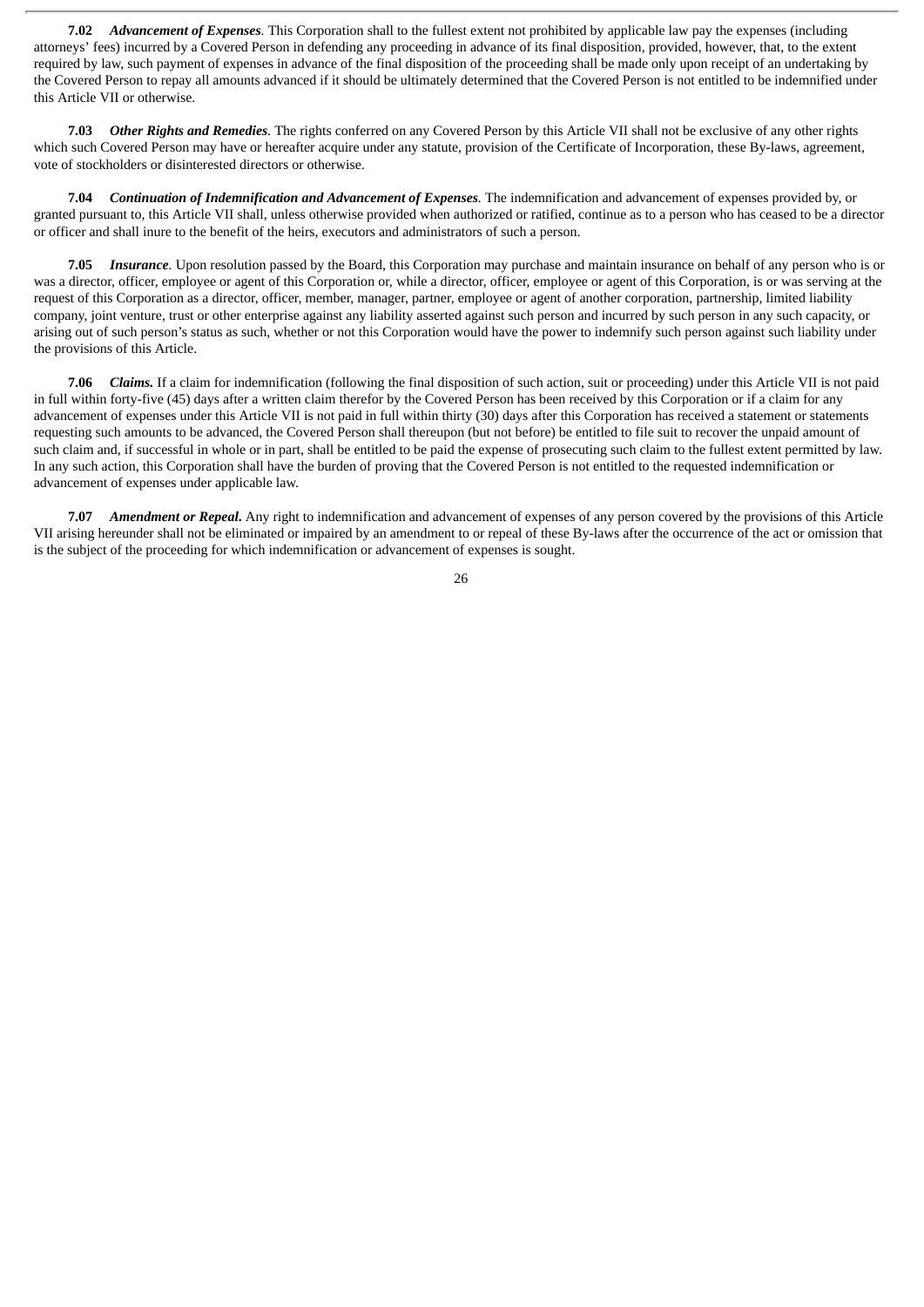**7.08** *Other Indemnification and Advancement of Expenses***.** This Article VII shall not limit the right of this Corporation, to the extent and in the manner permitted by law, to indemnify and to advance expenses to persons other than Covered Persons when and as authorized by appropriate corporate action.

#### **ARTICLE VIII Miscellaneous**

**8.01** *Fiscal Year.* The fiscal year of this Corporation shall be determined by resolution of the Board.

**8.02** *Seal.* The Board shall adopt a corporate seal, which shall be in the form of a circle and shall bear the name of this Corporation and words and figures showing that this Corporation was incorporated in the State of Delaware and the year of incorporation.

**8.03** *Waiver of Notices.* Any waiver of notice, given by the person entitled to notice, whether before or after the time stated therein, shall be deemed equivalent to notice. Attendance of a person at a meeting (whether in person or by proxy in the case of a meeting of stockholders) shall constitute a waiver of notice of such meeting, except when the person attends a meeting for the express purpose of objecting, at the beginning of the meeting, to the transaction of any business because the meeting is not lawfully called or convened. Neither the business to be transacted at nor the purpose of any regular or special meeting of the stockholders, directors, or members of a committee of directors need be specified in a waiver of notice.

**8.04** *Form of Records.* Any records maintained by this Corporation in the regular course of its business, including its stock ledger, books of account, and minute books, may be kept on, or by means of, or be in the form of, any information storage device or method, or one or more electronic networks or databases (including one or more distributed networks or databases), provided that the records so kept can be converted into clearly legible paper form within a reasonable time.

**8.05** *Amendments.* These By-laws, or any of them, may be altered, amended or repealed, and new By-laws may be adopted, (i) by the Board, by vote of a majority of the number of directors then in office as directors, acting at any duly called and held meeting of the Board, or (ii) by the stockholders, provided that notice of such proposed amendment, modification, repeal or adoption is given in the notice of special meeting. To the extent permitted by law, any By-laws made or altered by the stockholders may be altered or repealed by either the Board or the stockholders.

**8.06** *Representation of Other Corporations.* The Chief Executive Officer, President, any Vice President, or the Secretary or any Assistant Secretary of this Corporation are each authorized to vote, represent and exercise on behalf of this Corporation all rights incident to any and all shares of or other equity interests in any other corporation or entity standing in the name of this Corporation. The authority herein granted to said officers to vote or represent on behalf of this Corporation any and all shares or equity interests held by this Corporation in any other corporation or entity may be exercised either by such officers in person or by any person authorized so to do by proxy or power of attorney duly executed by said officers.